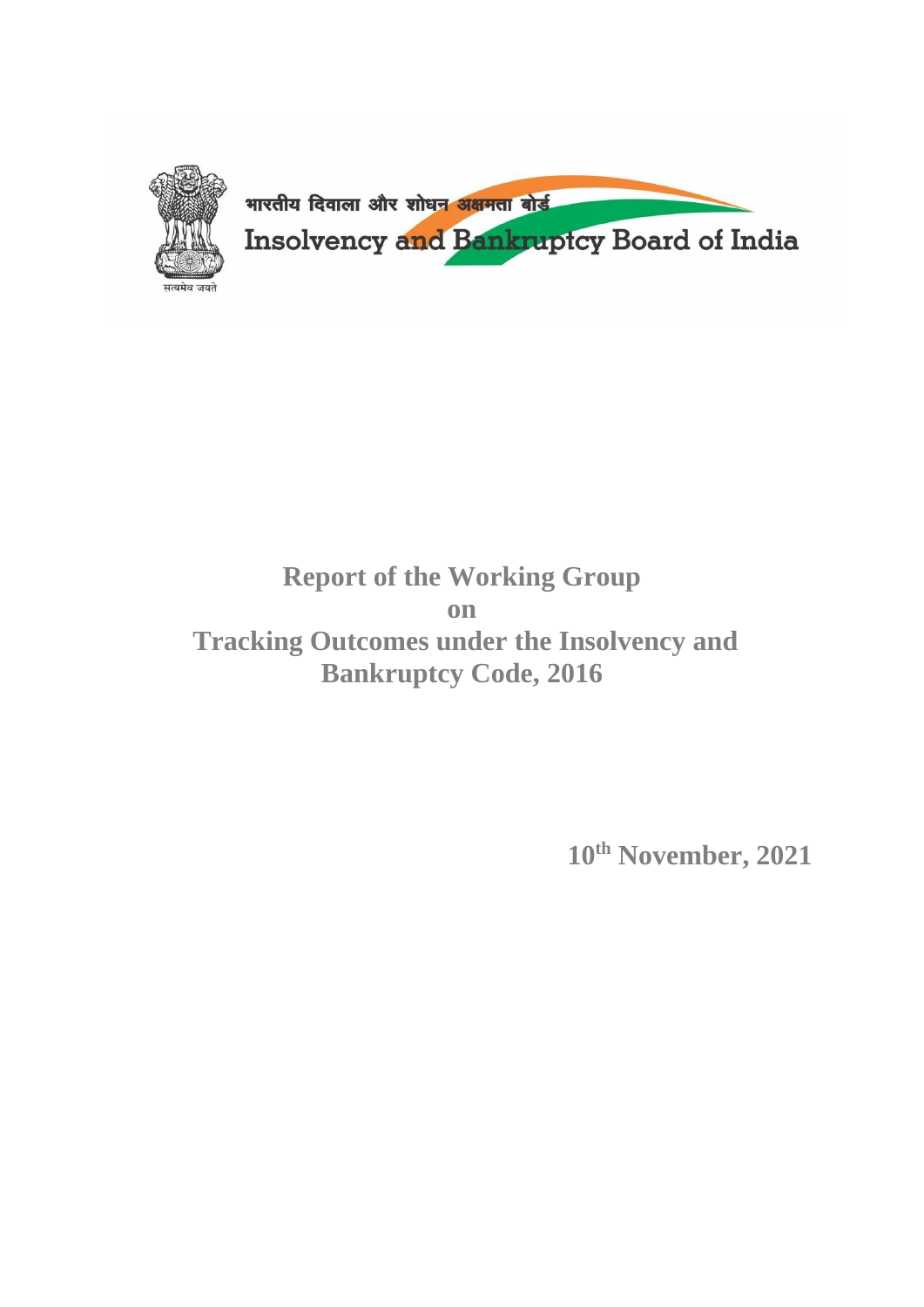### **WORKING GROUP ON TRACKING OUTCOMES UNDER THE IBC**

**10th November, 2021**

To,

Chairperson Insolvency and Bankruptcy Board of India Jeevan Vihar Building, New Delhi- 110001

Dear Sir,

The Working Group on Tracking Outcomes of Insolvency and Bankruptcy Code, 2016 (IBC) constituted on  $24<sup>th</sup>$  May, 2019, have the privilege and honour to present its Report to the Insolvency and Bankruptcy Board of India.

2. The Working Group, after rounds of detailed deliberations, has come out with a comprehensive framework for developing a metrics for measuring the outcomes of IBC to objectively evaluate the achievements under the IBC.

3. We thank the Insolvency and Bankruptcy Board of India for setting up this group and facilitating the logistical support to accomplish this important aspect relating to the new insolvency and bankruptcy regime ushered in by the enactment of the IBC. We believe that the framework for measuring outcomes of the IBC recommended by this Working Group would help researchers and policy makers to appreciate the nuances involved in evaluating the outcomes of this new law and guide them to adopt a holistic approach instead of approaching the issue on a piecemeal basis.

Yours sincerely,

(G.N. Bajpai) Chairperson

 $Sd$ - $Sd$ - $Sd$ -(Mahesh Vyas) (Subhashish Gangopadhyay) (Dipankar Gupta) Member Member Member

 $Sd$ - $Sd$ -(Ajit Ranade) (Roopa Purushothaman) Member Member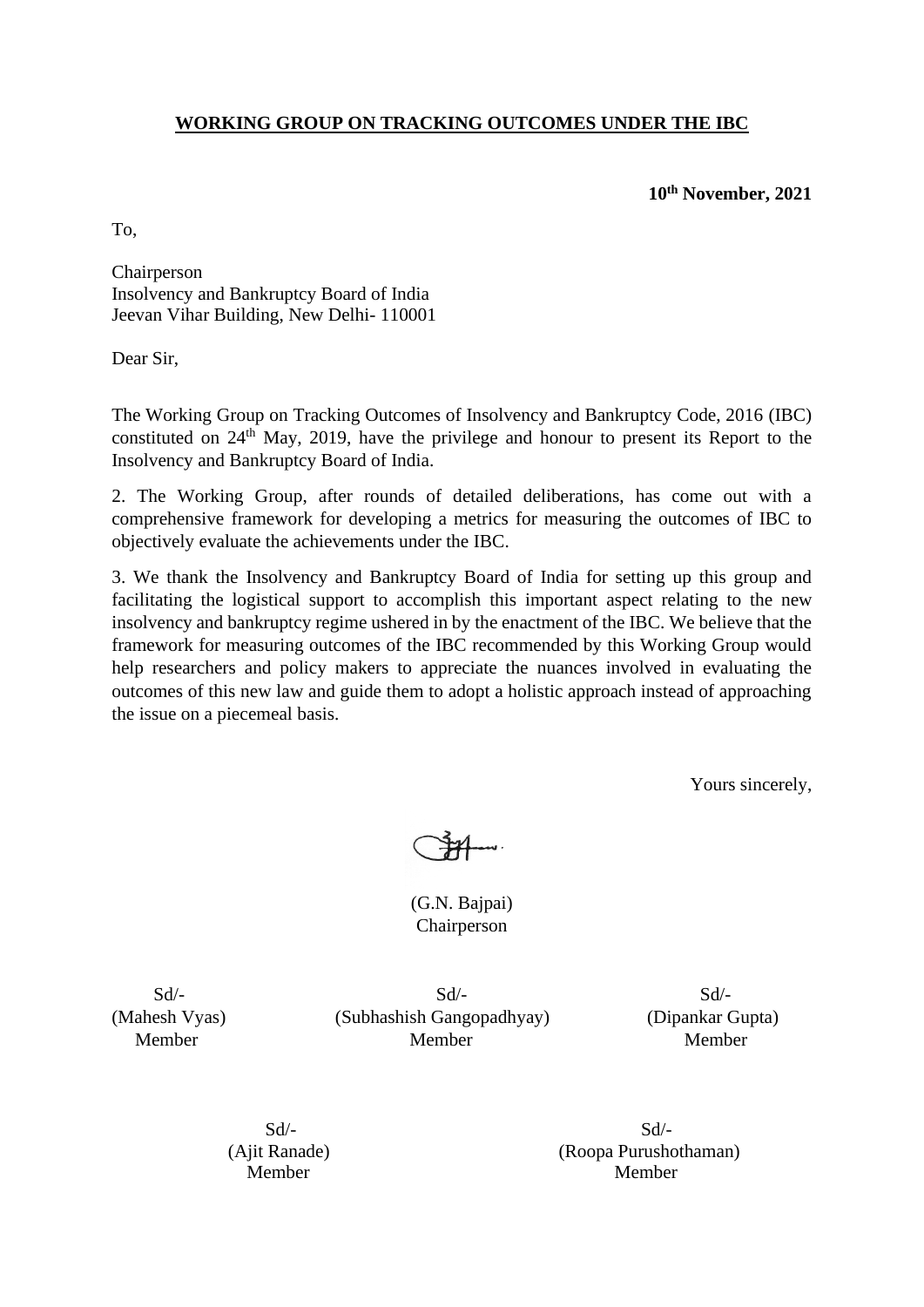### **CONTENTS**

| <b>Sl. No.</b> |                                                        | Page No. |
|----------------|--------------------------------------------------------|----------|
|                | Introduction                                           |          |
| П.             | Need for a framework to track the outcomes of the Code |          |
| Ш.             | <b>Current Data Sources</b>                            | 11       |
| IV.            | Working process of the Working Group                   | 13       |
| V.             | Suggested framework                                    | 14       |
|                | A. Effectiveness                                       | 14       |
|                | <b>B.</b> Efficiency                                   | 16       |
|                | C. Efficacy                                            | 17       |
| VI.            | Summarising                                            | 21       |
| VII.           | Annexure                                               | 23       |
| VIII.          | List of Abbreviations                                  | 24       |
|                |                                                        |          |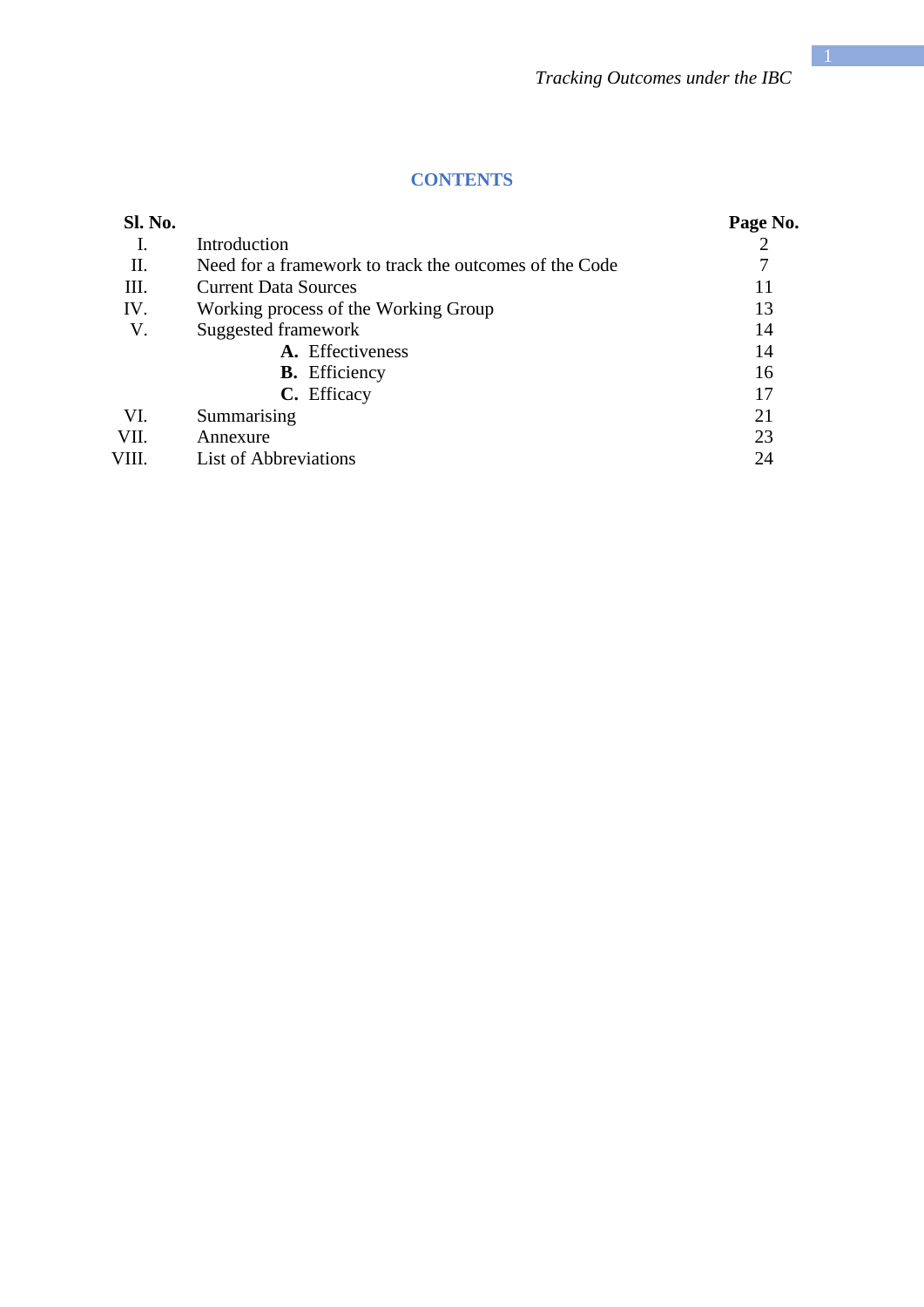#### **I. INTRODUCTION**

The Insolvency and Bankruptcy Code, 2016 (IBC/Code) provides for resolution of stress of a company, a limited liability partnership, a proprietorship, or partnership firm, or an individual. The stipulations under the Code are being implemented in a phased manner. Currently provisions relating to corporate insolvency (resolution process, liquidation process and voluntary liquidation process), and individual insolvency dealing with resolution and bankruptcy process of personal guarantors to corporate debtors (CDs) are in operation. The provisions relating to individual insolvency dealing with fresh start process, proprietorship, and partnership firms and other individuals are yet to come into force. **This report, therefore, limits to corporate insolvency, which has been in vogue for over five years now, nevertheless, the principles and recommendations made herein can be used in the context of individual insolvency as well.**

2. For reasons within its control or otherwise, a company may experience stress in terms of mismatch in the assets and liabilities in its balance sheet, which may eventually lead to situation of default. Elementary economics indicates that when a company has inadequate assets, claim of an individual creditor may be consistent with its assets while claims of all creditors put together may not. In such a situation, creditors may rush to recover their claims before others do, triggering a run on the company's assets. They recover on a first come first served basis till the assets of the company are exhausted, bleeding the company to death. This is termed as negative-sum game.

3. On the other hand, the IBC provides for reorganisation to rescue a distressed company if its business is viable or close it if its unviable, through a market driven process. In case of rescue, the company is reorganised as a going concern. The claims of creditors are restructured, which may be paid to them immediately and/ or over time. In case of closure, the assets of the company are sold, and the proceeds are distributed to creditors immediately as per the priority provided in the waterfall mechanism. The IBC entrusts the responsibility of reorganisation of a stressed company to financial creditors (FCs), not only because they have the capability to take business decisions and the willingness to restructure their claims, but also their interests are aligned with the interest of the company having going concern surplus, making it a positivesum game.

#### **Resolution Strategy**

4. The Code enables the stakeholders to trigger corporate insolvency resolution process (CIRP) of a company for resolution of stress when it has committed a threshold amount of default. If triggered, the company moves away from 'debtor-in-possession' to 'creditor-in-control'; in such a situation, management of company and its assets vests with an insolvency professional (IP), who runs the company as a going concern, and a committee of creditors (CoC) is constituted to evaluate options for the company. The IP invites feasible and viable resolution plans from eligible and credible resolution applicants for resolution of insolvency of the CD. If the CoC approves a resolution plan within the stipulated time with 66 per cent majority, the CD continues as a going concern. If the CoC does not approve a resolution plan with the required majority within this period, the CD mandatorily undergoes liquidation. The Code tries, by divesting the erstwhile management of its powers and vesting it in a professional, to continue the business of the CD as a going concern until a resolution plan is drawn up. Then the management is handed over under the plan so that the CD can pay back its debts and get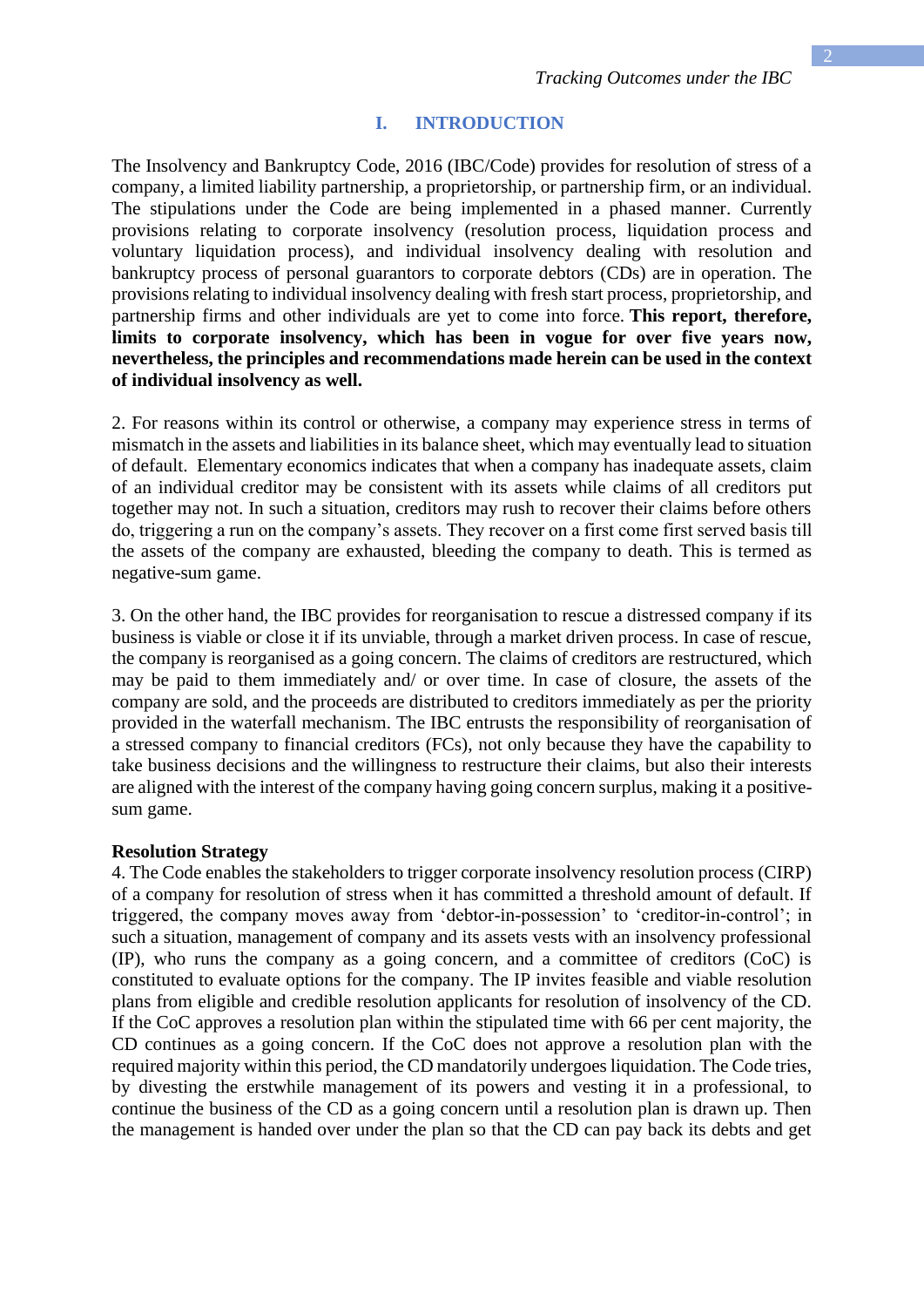back on its feet*.* All this is done within a period of six months with a one-time extension of up to 90 days or else the chopper comes down and the liquidation process begins*. 1*

5. The resolution strategy has broadly three elements.

5.1 *Prevention:* The Code resolves financial stress where it could not be prevented. It has several provisions to prevent such stress. There is a credible threat that if a company defaults, and consequently gets into CIRP, in all probability, it would move away from the hands of current promoters / management, most probably, for ever. Firstly, because the promoters may not be eligible to submit a resolution plan. Second, even if eligible, they may not submit the most competitive plan. This deters the management and promoters of the company from operating below the optimum level of efficiency and motivates them to make the best efforts to avoid default. It encourages them to settle default with the creditor(s) at the earliest, preferably outside the Code. There have been thousands of instances where debtors have settled their debts voluntarily or settled immediately on filing of an application for CIRP with the Adjudicating Authority (AA) before the application is admitted. The Code has thus brought in significant behavioural changes and thereby re-defined the debtor-creditor relationship. With the Code in place, the defaulter's paradise is lost.<sup>2</sup> Repayment of loan is no more an option; it is an obligation.

Similarly, the CIRP undoes avoidance transactions, and requires the beneficiary of such transactions to disgorge the value, and thereby takes away the incentive to indulge in vulnerable transactions. Since such transactions are considered criminal in certain circumstances, particularly when it is fraudulent, it disincentivises a potential miscreant. Such incentives and disincentives are likely to ensure that there is no vulnerable transaction. In such a case, value resides with the company and consequently, the possibility of a company getting into stress is less.

5.2 *Start Early and Close Timely:* The IBC entitles the stakeholders to initiate CIRP as soon as there is threshold amount of default to prevent the stress from ballooning to unresolvable proportions. In early days of default, enterprise value is typically higher than the liquidation value and hence the stakeholders would be motivated to resolve insolvency of the company rather than to liquidate it. The creditor knows the consequences of default by a debtor if insolvency proceeding is not initiated or the insolvency is not resolved. It is motivated to resort to more responsible lending to reduce incidence of default. Further, although a creditor has the right to initiate a proceeding under the Code as soon as there is a default of the threshold amount, it is not obliged to do so at the first available opportunity if it has reasons for the same. It may not, however, defer the initiation of proceeding indefinitely, allowing ballooning of default. It may have to explain to itself and its stakeholders why it initiated an insolvency proceeding or why it did not, in case of a default, and suffer consequences of its actions of omission or commission.

Section 66(2) of the Code makes the directors liable for the loss to the creditors that arise during twilight zone. The twilight zone begins from the time when a director knew or ought to have known that there was no reasonable prospect of avoiding the commencement of resolution process till the company enters resolution process. During this period, a director has an additional responsibility to exercise due diligence to minimise the potential loss to the creditors

<sup>&</sup>lt;sup>1</sup> *M/s. Innoventive Industries Ltd. v. ICICI Bank & Anr., (2018)* 1 SCC 407.

<sup>2</sup> *Swiss Ribbons Pvt. Ltd. & Anr. v. UOI & Ors*., (2019) 4 SCC 17.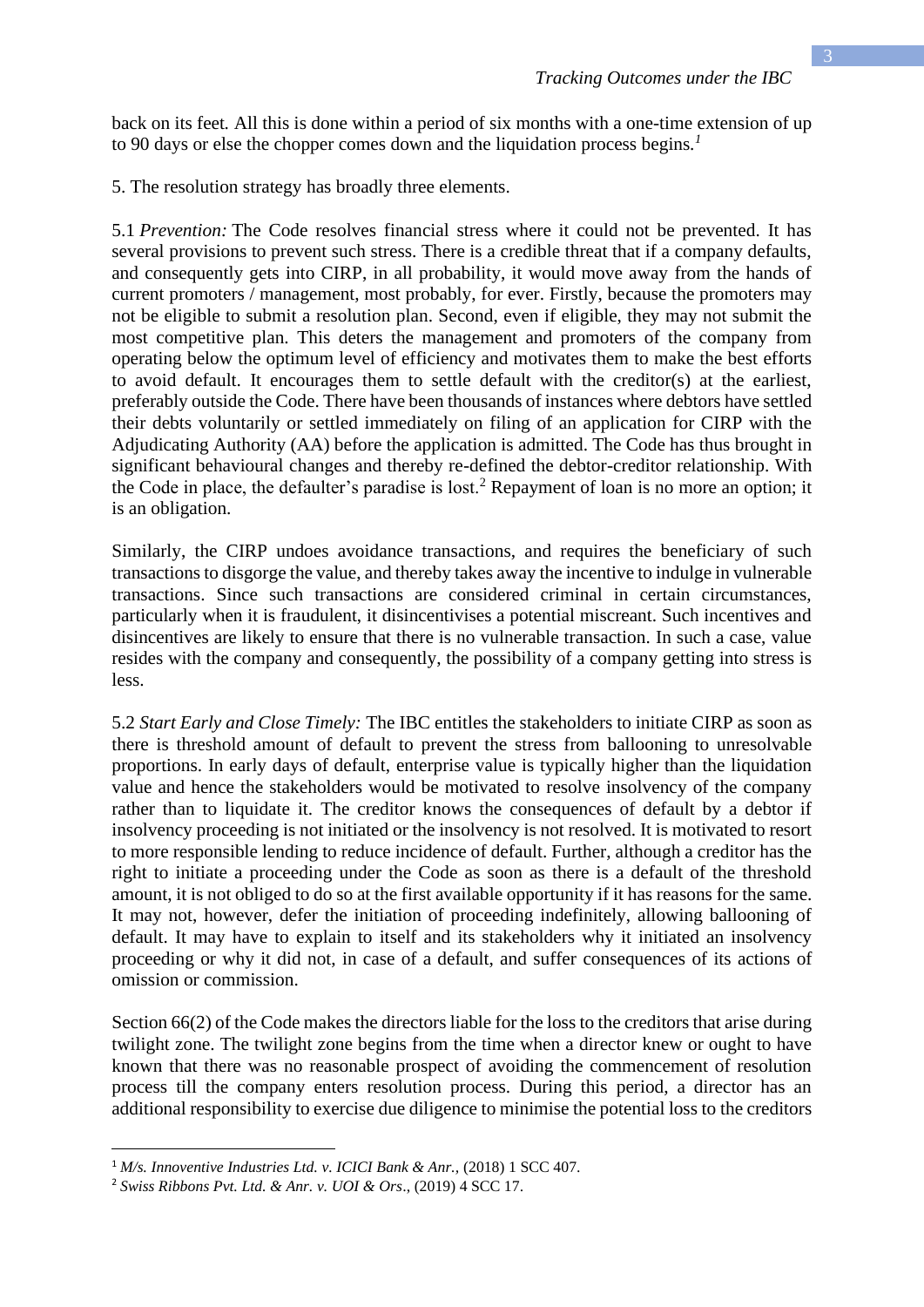and he is liable to make good such loss. This incentivises the corporate as well as its promoters and managers to seek resolution in early days of stress when possibility of resolution is higher.

The Code requires resolution in a time bound manner as undue delay is likely to reduce the organisational capital of the company. When the company is not in pink of its health, prolonged uncertainty about its ownership and control may make the possibility of resolution remote, impinging on economic growth. The Code requires that a CIRP shall mandatorily be completed within 330 days, including any extension of time as well as any exclusion of time on account of legal proceedings. In fact, timeline is the USP of the Code. The Code segregates commercial aspects of insolvency resolution from judicial aspects and empowers stakeholders and AA to decide matters within their domain expeditiously.

5.3 *Closure of unviable company:* For a market economy to function efficiently, the process of creative destruction should drive out failing, unviable companies continuously. It was not happening hitherto in the absence of an effective mechanism. Quite a few companies got stuck up in '*chakravyuha'* of unsustainable business or with idle assets and no business. The Code provides a mechanism for a company, where resolution is neither possible nor desirable, to exit with the least disruption and cost and release idle resources in an orderly manner for fresh allocation to efficient uses.

6. The Code thus: (a) endeavours to prevent insolvency; (b) provides a market determined and time bound mechanism for resolution of insolvency, wherever possible, along with facilitators for quick and effective resolution; and (c) promotes ease of exit, wherever required. It enables the optimum utilisation of resources, all the time, either by (a) ensuring efficient resource use within the company through resolution of insolvency; or (b) releasing unutilised or underutilised resources for efficient uses through closure of the company.

#### **Objective of the Code**

`

7. It is important to note the objective of the Code to remain focussed on its chartered path and not get swayed away by noises being made by the vested interests. The Code provides for reorganisation and insolvency resolution of corporate persons, partnership firms and individuals in a time bound manner for maximisation of the value of assets of such persons, to promote entrepreneurship, availability of credit and balance the interests of all the stakeholders.<sup>3</sup> **The first order objective of the Code is resolution. The second order objective is maximisation of value of assets of the firm and the third order objectives are promoting entrepreneurship, availability of credit and balancing the interests of stakeholders. This order of objectives is sacrosanct**. <sup>4</sup> An effective legal framework for timely resolution of insolvency and bankruptcy supports development of credit markets and encourages entrepreneurship. It also improves Ease of Doing Business and facilitates more investments leading to higher economic growth and development.<sup>5</sup>

8. The sole object of the Code is reorganisation, as stated in its long title. Reorganisation has several benefits, namely, it promotes entrepreneurship, improves credit availability, maximises the value of assets of the company, etc. It may be useful to refer to the Tinbergen Rule here. This rule, named after the first Nobel laureate in economics science, Jan Tinbergen, prescribes a basic principle of policy efficacy that the policy makers should have at least one policy tool

<sup>&</sup>lt;sup>3</sup> Long title to the Insolvency and Bankruptcy Code, 2016.

<sup>4</sup> *Binani Industries Limited v. Bank of Baroda & Anr.,* CA (AT) No. 82,123,188,216 & 234 -2018.

<sup>5</sup> Statement of Objects and Reasons to the Insolvency and Bankruptcy Code, 2015.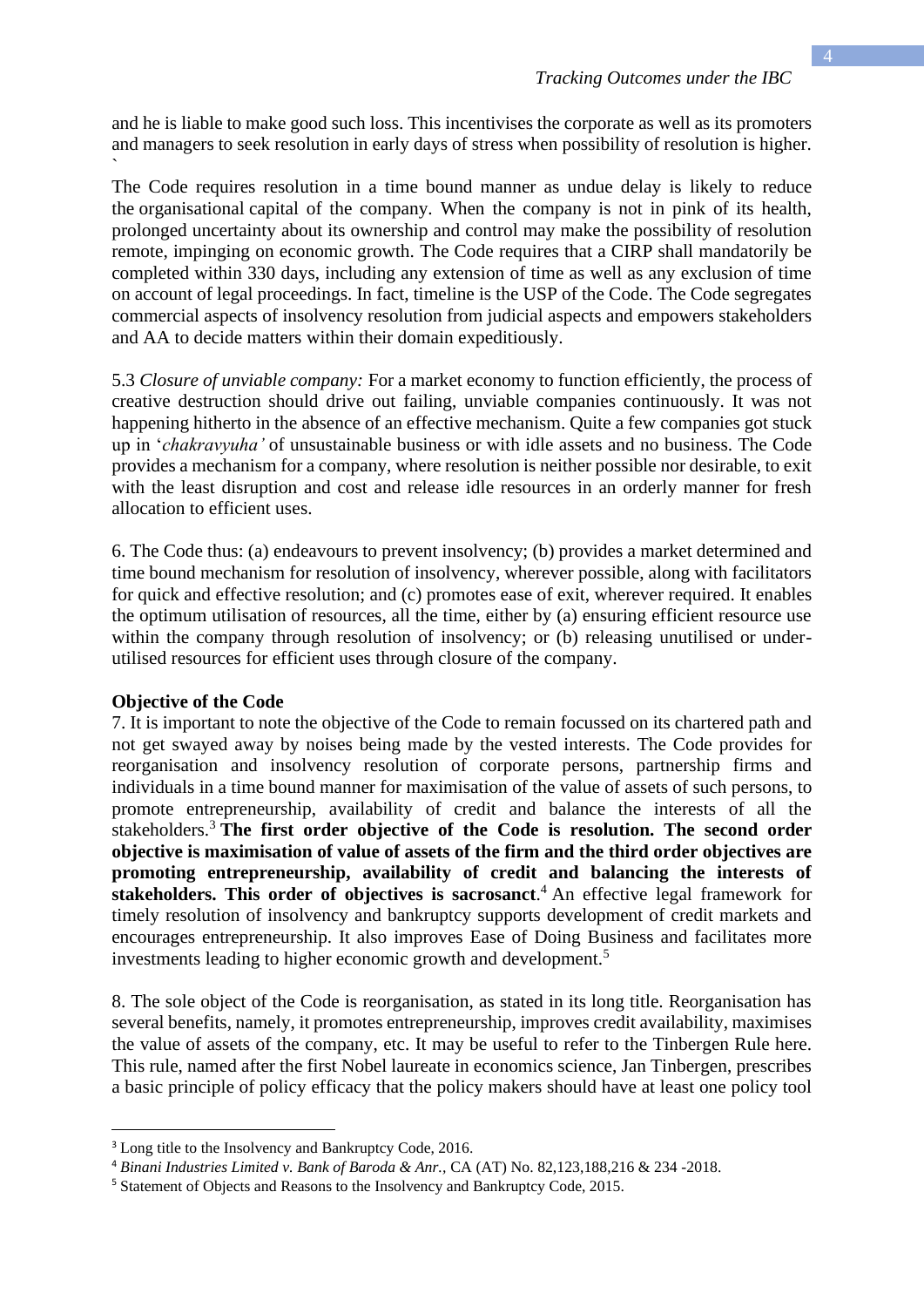for each policy target. There can be more than one policy to achieve one target but having one policy to achieve more than one target is troublesome. It is not easy to kill more than one bird with one stone, particularly when the birds are flying in different directions. There can be many tools for reorganisation. In fact, there are. One may reorganise under RBI's Prudential Framework, the Companies Act, 2013 and even outside any formal framework. **Any evaluation of the working of the IBC must be cognisant of the objective of the Code. It may not be fair to evaluate its working in relation to its effectiveness in achieving objectives which were not intended**. At a preliminary level, it may be advisable to look at how the IBC has reorganised or resolved insolvency of the CD, in sync with the objective of the Code and if so, at what cost and in what time frame, and the quality of resolution in terms of value maximisation.

9. *Value maximisation:* The Code enables maximisation of the value of the assets of the CD by requiring the creditors to make a collective endeavour to revive the failing CD and improve utilisation of the resources at its disposal. If revival is not possible, the Code releases resources for other efficient uses. In either case, the value of the assets of the CD improves. It prevents depletion of value by enabling early initiation of the process for revival and its expeditious conclusion. The Code envisages anybody and everybody, including the promoters, if eligible, to propose resolution plans and empowers the CoC to choose the best of them. It envisages limitless possibilities of resolution - turn-around, buy-out, merger, acquisition and takeover etc. It mandates the Resolution Professional (RP) and the Liquidator to determine, if the CD has been subject to vulnerable transactions (preferential transactions, fraudulent transactions, undervalued transactions, and extortionate transactions) in the past, and if so, one is obliged to file an application with the AA for claw back of the lost value.

10. *Promoting entrepreneurship:* Unused or under-used productive resources is anathema for the growth of a country and people. By rescuing viable businesses through the insolvency process and closing non-viable ones through liquidation, it is releasing resources, including entrepreneurs. The reallocation of resources to more efficient uses is essential to optimise the economic cycle. A company may fail to deliver as planned in the face of competition and innovation and consequently, may default in payment of its obligations. The Code attempts to reduce the incidence of failure by incentivising its prevention, rescuing failing businesses, wherever possible, and releasing resources from failed businesses, wherever required. It enables an honest entrepreneur to make an orderly exit if the enterprise fails despite the best of intentions and efforts. Thus, the possibility of failure does not hold up an entrepreneur from commencing a business, implementing a new idea and/or running the enterprise.

11. *Enhances availability of credit*: Corporate finance is presently skewed with very negligible corporate debt, non-bank loans, and unsecured loans. Through provisions for resolution and liquidation, the Code enables creditors to recover their dues from either future earnings, postresolution, or sale of liquidation assets. It incentivises creditors - secured and unsecured, bank and non-bank, financial and operational, foreign, and domestic - to extend credit at lower costs, particularly when they have rights under the Code to initiate CIRP in case the CD defaults.

12. Further, the rising non-performing assets (NPAs) create a vicious cycle where entrepreneurs with feasible projects are priced out and lenders end up financing the riskier ventures who are willing to borrow at such high costs. Through provisions for resolution and liquidation, it is expected that the Code would enable lenders to recover funds from either future earnings, post-resolution, or sale of liquidation assets. The Code would also help address the problem of rising NPAs and enable optimum utilisation of resources.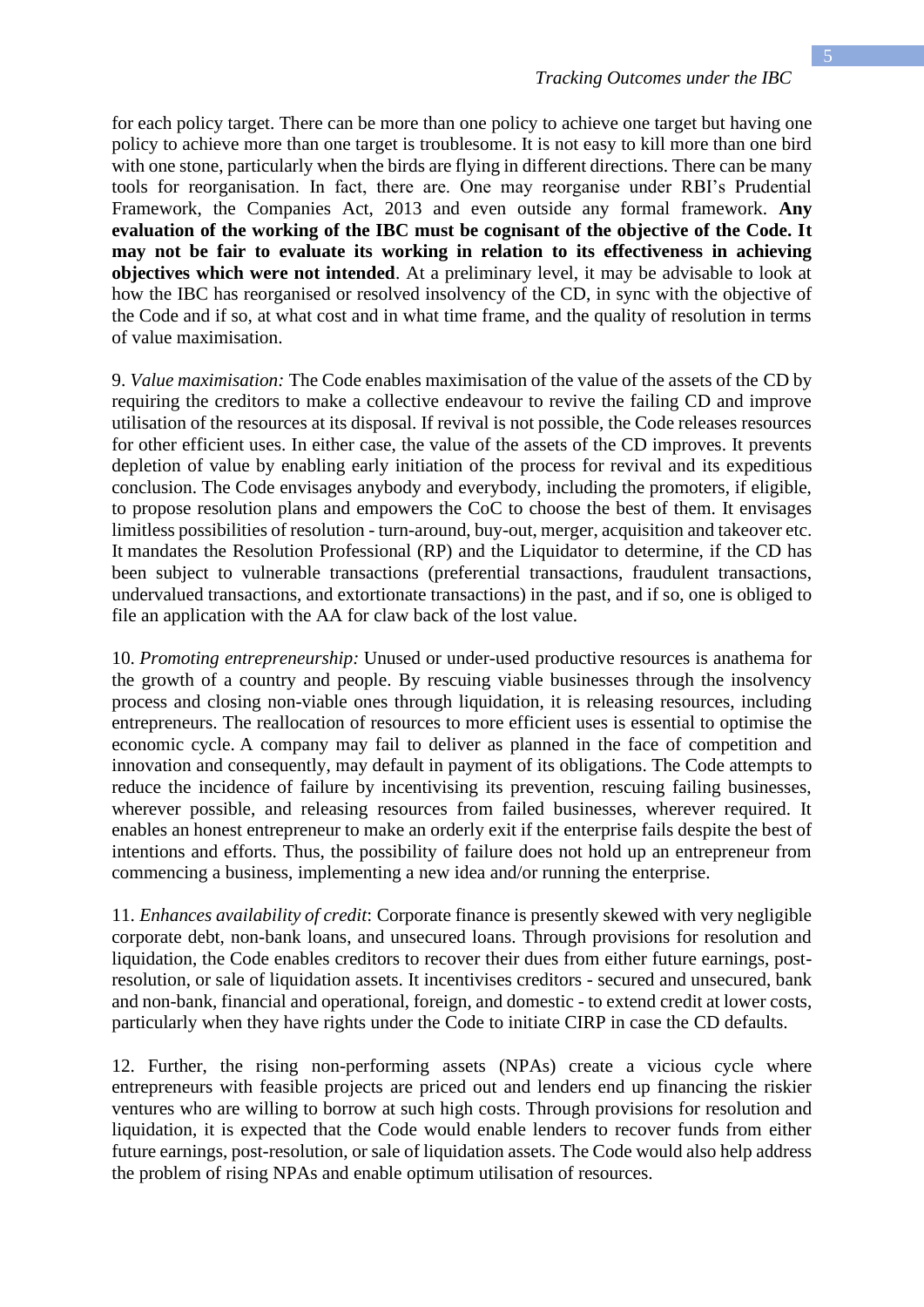13. *Balancing interests of all stakeholders:* The stakeholders have different rights on the assets of the CD under contracts or special enactments. The Code has set the priority of stakeholders in the shape of a waterfall in case of liquidation. It prescribes certain minimum protection for certain stakeholders at the stage of the CIRP. It requires the resolution of insolvency within a framework of fairness and equity in a way that maintains the incentives of all stakeholders in the project.

14. Beyond the explicit statutory objectives, the Code rescues failing CDs and thereby **rescues the employment of several employees and their livelihood**. In the absence of CIRP, the CD would have suffered a natural death. Allocative efficiency requires that the resources in an economy be put to their most efficient use. The economic goal of allocative efficiency is the maximisation of social welfare. An effective corporate insolvency law can help this process by enabling the reallocation of 'inefficiently utilised resources' and 'ousting of inefficient participants' from the market. A robust corporate insolvency regime can help foster growth and innovation by enabling efficient allocation of resources (from failing or failed companies to efficient companies). In keeping with this understanding, the Code also promotes competition and innovation and thereby promotes growth.

15. The Code has triggered a systemic response to the underlying attitudinal problems in the **creditor-debtor relationship** and is acting as a prophylactic for an acute condition. Initiation of insolvency proceedings at the early stage of default increases chances of resolution thereby enabling bankers to keep an earning asset on their books during the term of a loan. The difficulty in explaining the undue delay in using the Code may discourage any unholy ties between lender and borrower, consequently reducing the chances of high-value defaults and frauds. A deeper, healthy, and desirable change for banks is the obligation they now feel towards more responsible and clean lending, to begin with. For the business debtor, the threat of a resolution process shifting control of the company away from the promoters is real and is serving as an effective deterrent. They have every incentive to not default or operate at below optimal levels leading to distress conditions. The debtors are encouraged to settle default with the creditor(s) at the earliest, preferably before an IBC process is initiated.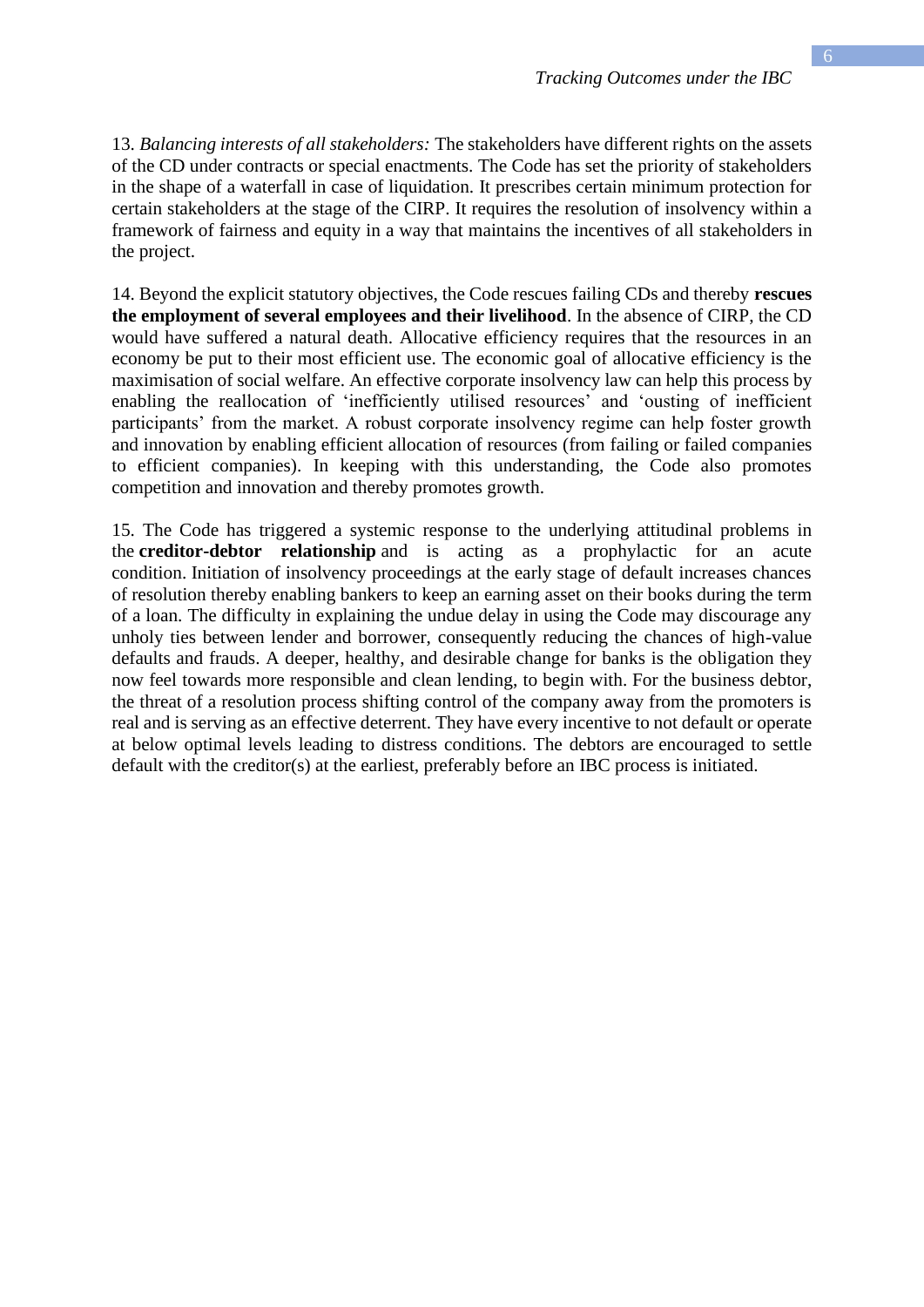#### **II. NEED FOR A FRAMEWORK TO TRACK THE OUTCOMES OF THE CODE**

#### **Differing perspectives**

16. Every economic reform, including insolvency reform, does somewhat recast the rules of the game for market participants with a view to increasing overall economic wellbeing. As such, it may affect the interests of participants differently: some stand to gain while others may lose, as compared to the old order. It is unlikely that a loser or a gainer, who is generally blinded by self-interest, will holistically and objectively assesses the outcome of the reform. One tends to cite purposive examples to buttress its perspectives. A beneficiary of the old order, for example, may cite the likes of Ghotaringa Mineral Limited and Orchid Healthcare Private Limited to cry foul of the insolvency reform. It may claim that insolvency proceedings of these two companies under the Code realised precious little for creditors as against their claims of a few thousand crore rupees. It may not, however, posit that these companies had absolutely no assets when they entered the insolvency proceedings. Thus, interested parties are likely to paddle their perspective as assessment which may not reflect correct position and may even present a distorted picture and malign the reforms.

17. A dispassionate analyst, who looks at the reform from a macro perspective, is likely to use a metric that is readily available, easily understood, and amenable to analysis, rather than what is the most appropriate. Reliable figures about recovery through an insolvency proceeding are readily available. Recovery, both in absolute and relative sense, is easily understood. It can be used to compare resolution of one company with that of another, or to compare different options of resolution and recovery. Some analysts may prefer to use recovery as the metric to assess outcome of insolvency reforms because of its convenience, even though it is not an explicit objective of insolvency reforms, and it arises as a by-product of some insolvency proceedings. Time taken for closure of insolvency proceedings is another convenient metric. An optimistic analyst may observe the time taken under the Code as compared to that under erstwhile regimes, while a passionate critic may focus on the gap between the time taken and the time envisaged under the Code.

18. Some of the convenience metrics could be misleading. Recovery, though a precise metric, is not unambiguous. The resolution plans under the Code recover, on average, about X% of admitted claims of creditors. Such a level of recovery could be good for someone as, of the available options, it recovers the best. This may not be so good for another, as it entails a haircut of Y% for creditors. Further, recovery as a percentage of the admitted claims may not make much sense. What could be realised is reflected by the liquidation value of the assets available in the books of the debtor. What should be realised is reflected by the written down value of the debt in the books of the creditor. Recovery as compared to what should or could be realised presents a picture entirely different from X% or Y%.

19. A student of law and economics looks at insolvency reform from a much deeper perspective. One believes that every economic actor has bounded rationality and cannot anticipate all possible contingencies. That is why it enters into contracts and renegotiates and modifies its terms, as and when circumstances change, and yet every contract at any point of time remains an incomplete one, with gaps and missing provisions. Nobel laureate in Economic Sciences, Mr. Oliver D. Hart argues that a company enters into a series of incomplete contracts which allow every creditor foreclosure rights over the company's assets in lieu of credit. Every creditor feels comfortable on a standalone basis and the company meets commitment towards each creditor in a normal course and life goes on. However, when the company is stressed, it can honour claims of one or a few creditors fully, but not all creditors simultaneously. It is a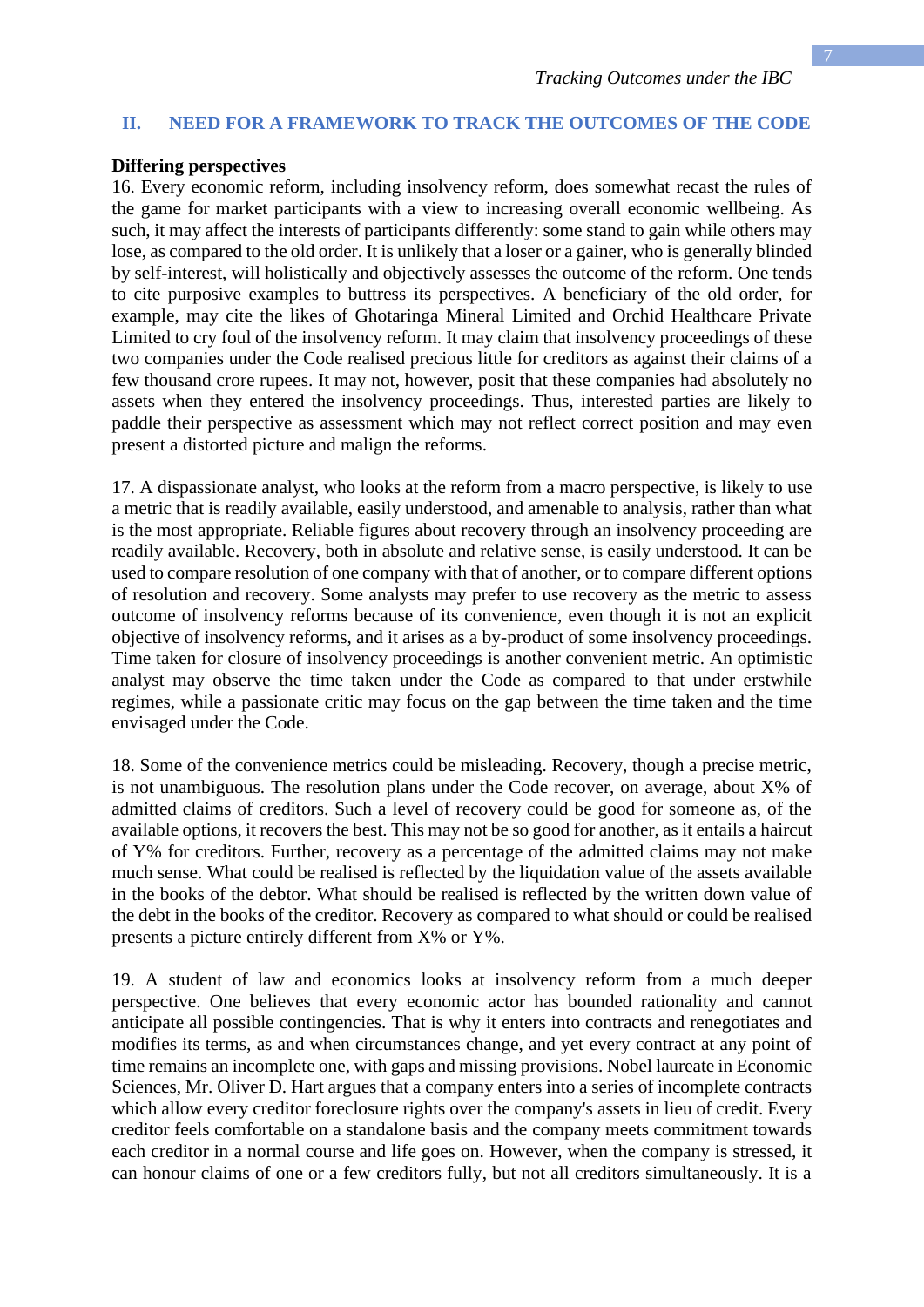situation where the claim of an individual creditor is consistent, but the claims of all creditors together is inconsistent with the assets of the company. If every creditor sticks to its preinsolvency rights, neither resolution of stress is possible, nor can a creditor realise its dues.

20. The insolvency framework endeavours to resolve such stress while discharging obligations towards creditors to the extent realistically possible under the circumstances. Insolvency reform is thus an overarching contract that completes all incomplete bilateral and multilateral contracts, makes claims of all creditors consistent and prevents a value reducing run on the assets of the company with the aim to rescue the debtors and creditors. But for the overarching contract, the parties would enforce a series of incomplete contracts, which may wipe out the debtor and write off some creditors. The overarching contract enforces all the incomplete contracts, while trying to save the debtors and creditors. Assume that the contract enforcement takes four years in a country while an insolvency proceeding takes a year. A student of law may use time saved in contract enforcement as the metric, while a student of economics may use the loss avoided to the debtors and creditors. Given that contract enforcement is fundamental to markets, a policy maker may consider improvement in ease of doing business and consequently economic growth as the metric.

21. Freedom is paramount for a businessman. Higher the level of freedom, easier it is to do business in an economy. As Mahatma Gandhi observes: "*Freedom is not worth having it if it does not include the freedom to make mistakes."* A businessman needs freedom to start a business when he finds an opportunity, and freedom to get out of the business when he fails. He typically commences a business when he has reassurance of exit. He fails when he becomes a victim of Schumpeterian '*gale of creative destruction'*, where the business is failing to earn normal profits, either because it is outdated, the space is overcrowded or resources are inefficaciously husbanded. Higher the intensity of competition and innovation in an economy, higher is the rate of failure, higher is the incidence of sunrise businesses replacing the sunset ones, and higher is the need for freedom to exit. An honest businessman uses the degree and quality of freedom to exit from business as the metric to assess the outcome of insolvency reform.

22. The parable of the blind men and an elephant illustrates the above narrative, where each of the seven blind men describes an elephant based on his own limited experience. Like the description of an elephant by one person, a single metric may fail to adequately capture the outcome of insolvency reform. The World Bank Doing Business Report (DBR) uses a composite metric, which studies the time, cost and recovery of insolvency proceedings and strength of the insolvency framework to arrive at a score for resolving insolvency for an economy. It has its limitations given that the methodology has been drawn up to cater to about 200 countries, each of which has had a unique experience in insolvency outcomes.<sup>6</sup>

23. A metric is not a onetime affair. It requires careful nurturing and improvisation over years and provision of authentic data and information for generation of metrics. In different spheres, specialised organisations have come up to maintain and service different metrics. It is time to sow the seeds of a sound metric(s) for measuring the outcomes when the insolvency reform is taking deeper roots. The metric(s) should holistically and objectively measure the outcome, involving evaluation of the structure, processes and designs of the market contributing to its fairness, integrity, and credibility in each of the segments, namely, corporate insolvency and liquidation, and individual insolvency and bankruptcy. If no guidance is available as to what is

<sup>6</sup> This World Bank Report has since been discontinued since September, 2021.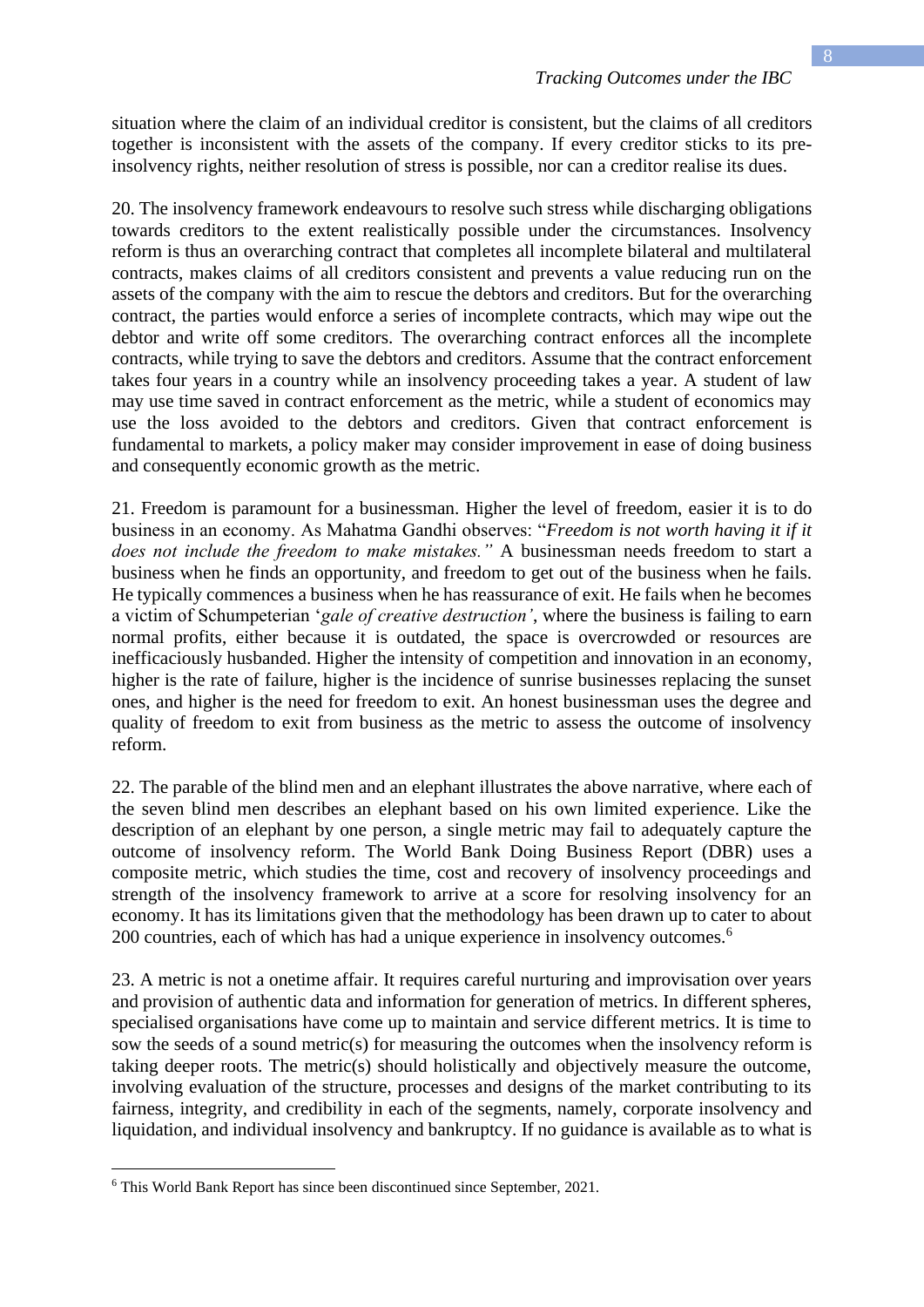an appropriate metric, and there is no provision of data / information to service such a metric, the market may use any metric of convenience, which may do more harm than good to the cause of reform.

24. Once the suitable metric is available and can be populated, it can be harnessed towards data-driven policy making for the future course of the law. It will allow authorities to improve their risk management abilities and produce potent results. It has the additional benefit of generating rational public debate on policies and thereby helps in crowdsourcing of ideas for good policy response. Designing policies without robust data is a difficult task and equally difficult is to measure the outcomes of such policies. It is imperative to have a framework that would steer relevant data creation and dissemination and at the same time encourage useful research in the matters of policy design and implementation.

25. Recently, two institutions of international repute have stirred the discourse on the impact and policy challenges created by data gathering and dissemination in structuring insolvency regimes. The researchers at the International Monetary Fund (IMF) in their Working Paper<sup>7</sup> have endeavoured to outline, *inter alia,* the development of data gathering systems that will support the analysis of insolvency regimes across the world. In doing so, a general assessment of the data sources along with the delineation of the diverse array of data available within these sources has been carried out. Another twig in this emerging stream of research is the formulation of a new set of indicators on the insolvency regimes by Organisation for Economic Co-operation and Development (OECD) 8 , which gather information on the design of insolvency regimes that are relevant for smooth exit or effective restructuring of failing firms. **The Working Group (WG) examined the international practice in gathering insolvency and bankruptcy related data and saw that there are substantial cross-country variances across various parameters that structure bankruptcy laws and procedures.**

26. The outcomes of the Code have started playing out since its enactment. Direct outcomes of the Code such as improvement in realisations by creditors, timely resolution of the CD and decrease in insolvency resolution process cost are clearly visible on the ground and have been acknowledged by different reports and institutions, including the DBR for the year 2020. Other than the direct or measurable outcomes of the Code, certain outcomes that are qualitative in nature have also started panning out. One of the most visible qualitative outcomes that the Code has brought about is the behavioural change in creditors and debtors.

27. **There is presently no standard framework to track the outcomes of insolvency and bankruptcy regime in various jurisdictions**, other than the DBR indicators. The World Bank indicators, which are designed in the context of ease of doing business, have limitations to track or measure the outcome of an insolvency regime. The availability of data to enable a meaningful appreciation of the performance of an insolvency regime is also limited. **In the absence of a standardised framework and centralised data bank, it is important to design a framework for the assessment of the performance of the insolvency regime in the country in terms of its effectiveness, efficiency, and efficacy.** Such a framework would inform various stakeholders, in a structured manner, of the outcomes of the new regime, and enable organisation and availability of information required for the framework. A dynamic

<sup>7</sup> Garrido J. *et al* (2019), The Use of Data in Assessing and Designing Insolvency Systems, IMF Working Paper No. 19/ 27, February 28.

<sup>8</sup> Going for Growth 2018- Policies for Productivity: The Design of Insolvency Regimes across Countries, OECD.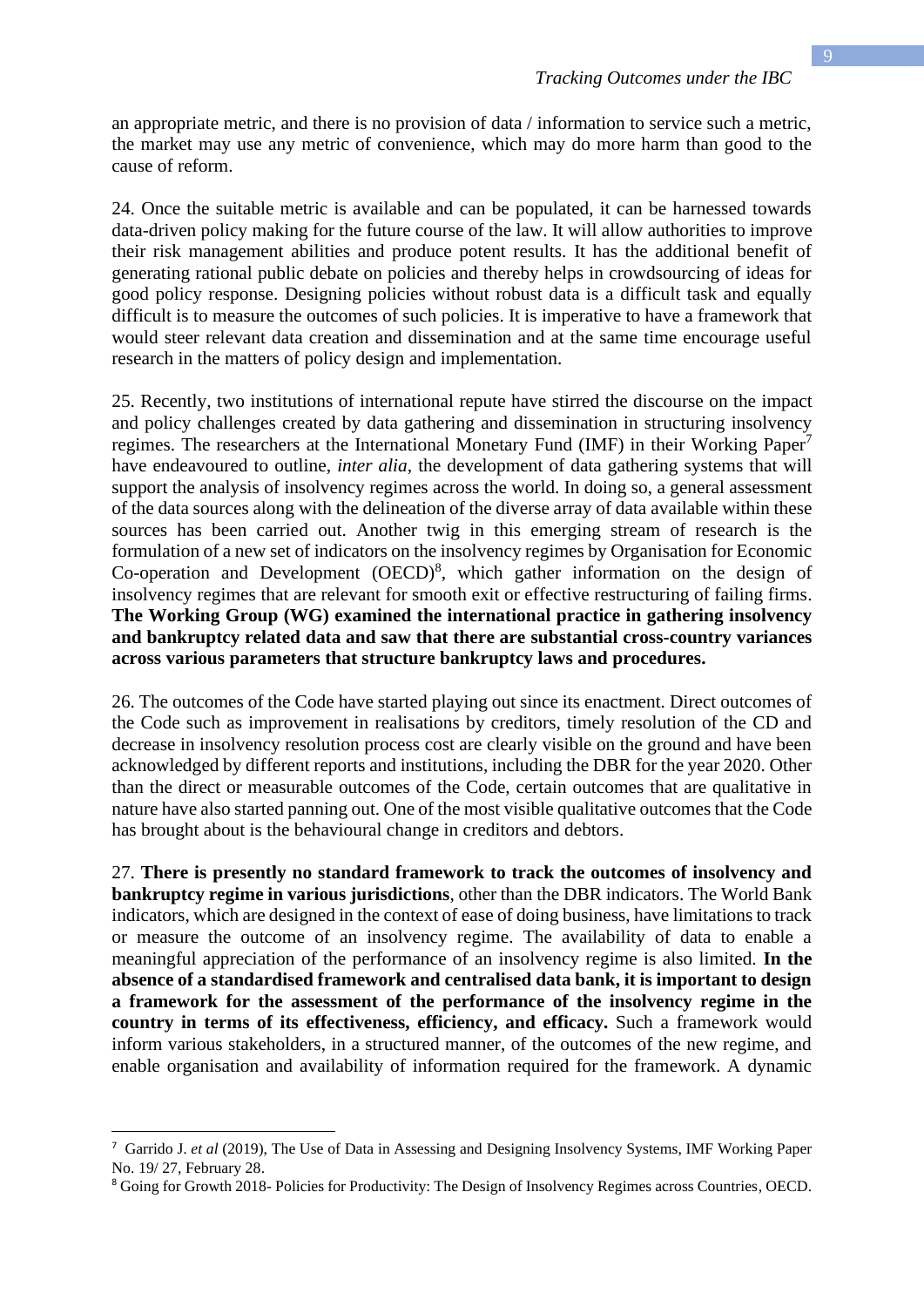framework would steer relevant data creation and dissemination and at the same time encourage useful research in matters of policy design and implementation.

28. A single metric or a composite of metrics often does not capture softer aspects such as humanitarian approach to dealing with insolvency, or behavioural changes of stakeholders. They also generally do not capture the systemic gains such as induced resolutions outside the Code, rescue of entrepreneurs from deeper perils, rescue of companies in deep distress, release of idle resources for productive uses, and improved availability of credit. A metric tends to capture what can be measured and ignores matters that matter but cannot be measured. As Elliot Eisner puts: '*Not everything that matters can be measured, and not everything that can be measured matters.'*

29. A well laid metric, instead of measuring outcome, may influence the outcome. In other words, when we set one specific parameter as a measure of outcome, there is a tendency to score high on that parameter, and even game the same, overlooking other equally, or even more important aspects and dimensions of the outcome. Goodhart's Law cautions: '*When a measure becomes a target, it ceases to be a good measure*.'

30. **The WG is of the view that it is essential to capture both quantifiable and nonquantifiable outcomes of the Code. Analysis of both qualitative and quantitative parameters can be undertaken at different points in time-** *ex-ante, interim* **and** *ex-post*  **efficiency.**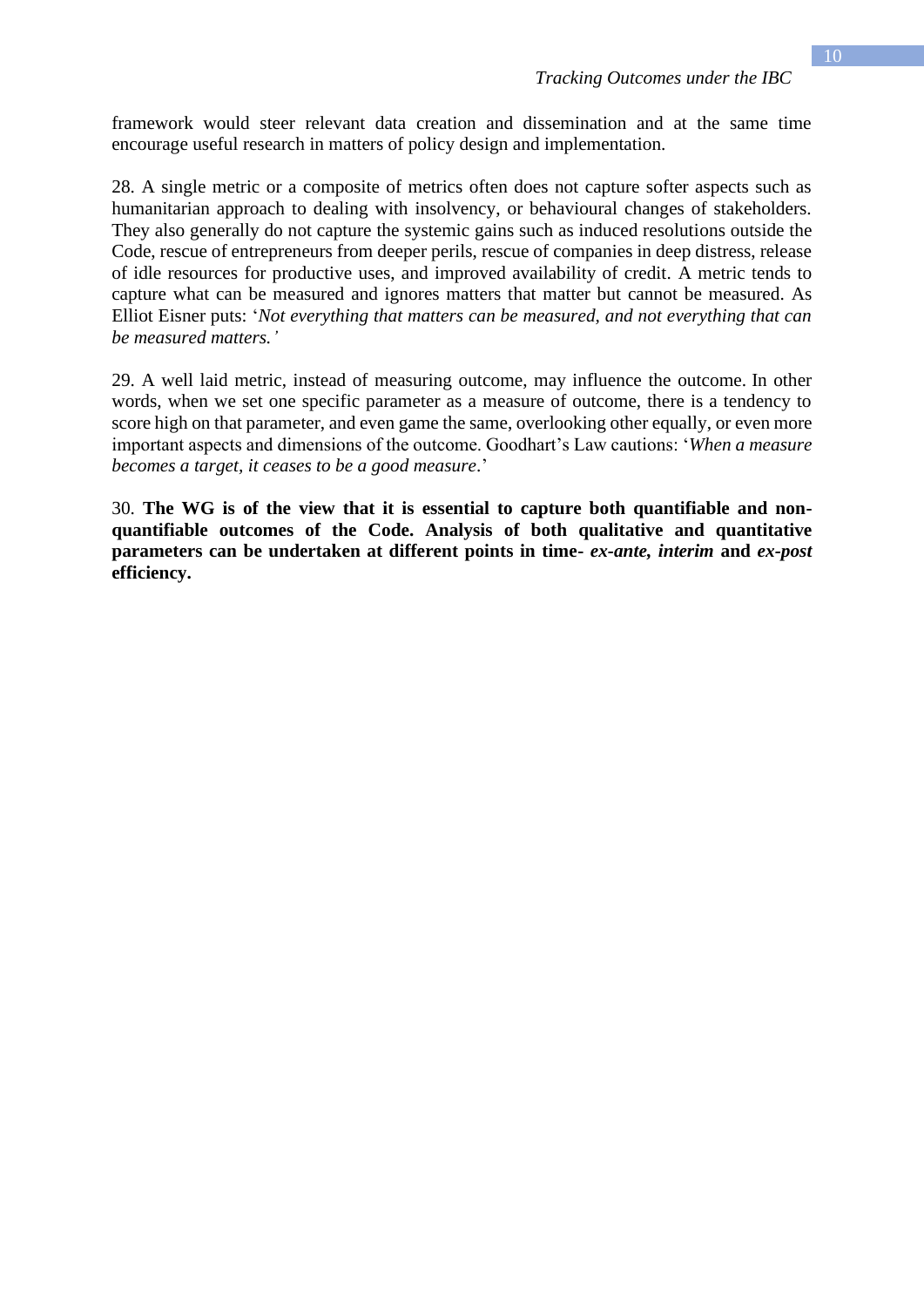### **III. CURRENT DATA SOURCES**

31. Currently, most of the data with respect to processes under the Code, namely, CIRP, liquidation, voluntary liquidation, individual insolvency, and financial service providers is maintained and disseminated by the Insolvency and Bankruptcy Board of India (IBBI). It regularly posts information pertaining to orders issued by Tribunals and Courts, and the details of Insolvency Professionals (IPs), Insolvency Professional Agencies (IPAs), Information Utilities (IUs), Insolvency Professional Entities (IPEs), Registered Valuers (RVs), and Registered Valuer Organisations (RVOs) on its website.

32. The IBBI tracks and publishes the following outcomes of various corporate processes under the Code on a quarterly basis in its newsletters and on an annual basis in its annual report.

#### **Insolvency Resolution**

(a)Quarterly summary statistics of CIRPs admitted, closed for various reasons and ongoing.

(b)Sector-wise distribution of CIRPs admitted and closed.

(c)Timeline of the conclusion of CIRPs.

(d)Amount of claims admitted in case of cases withdrawn under section 12A and reasons for such withdrawal.

(e)Distribution of stakeholders triggering the resolution process- Number of CIRPs initiated and closed by operational creditors (OCs), FCs, and CDs.

(f) Details of CIRPs ending with liquidation in terms of the status of the CD at the time of commencement (i.e. whether it was in BIFR or non-functional or both and whether its resolution value was higher or lower than the liquidation value).

(g)Details of CIRPs yielding resolution, in terms of date of commencement; date of approval of resolution plan, admitted claims, liquidation value, realisable value by FCs etc.

#### **Liquidation**

(h) CIRPs ending with orders for liquidation in terms of whether they were defunct or not, who initiated the CIRP and time taken since the commencement of CIRP and order of liquidation.

(i) Status of liquidations in terms of ongoing, submission of the final report and closed by dissolution.

(j) Reasons for liquidation such as non-receipt of resolution plan for approval by the AA, CoC's decision to liquidate the CD, etc.

#### **Voluntary Liquidation**

(k) Number of cases of voluntary liquidations filed quarterly, with their paid-up capital, outstanding credit, assets and dissolution orders passed;

(l) Reasons for initiation of voluntary liquidation;

(m) Status of voluntary liquidations in terms of number initiated and closed along with the time taken in completion of the process;

(n) Realisation under voluntary liquidation in terms of realisation of assets, amount due and paid to the creditors and liquidation expenses.

#### **Status of Twelve Large Accounts**

(o) Resolution of twelve large accounts was initiated by banks, as directed by the Reserve Bank of India (RBI). The outcome of large accounts that ended with resolution plans in terms of amount admitted and realised, realisation as percentage of claims and liquidation value and successful resolution applicant is published.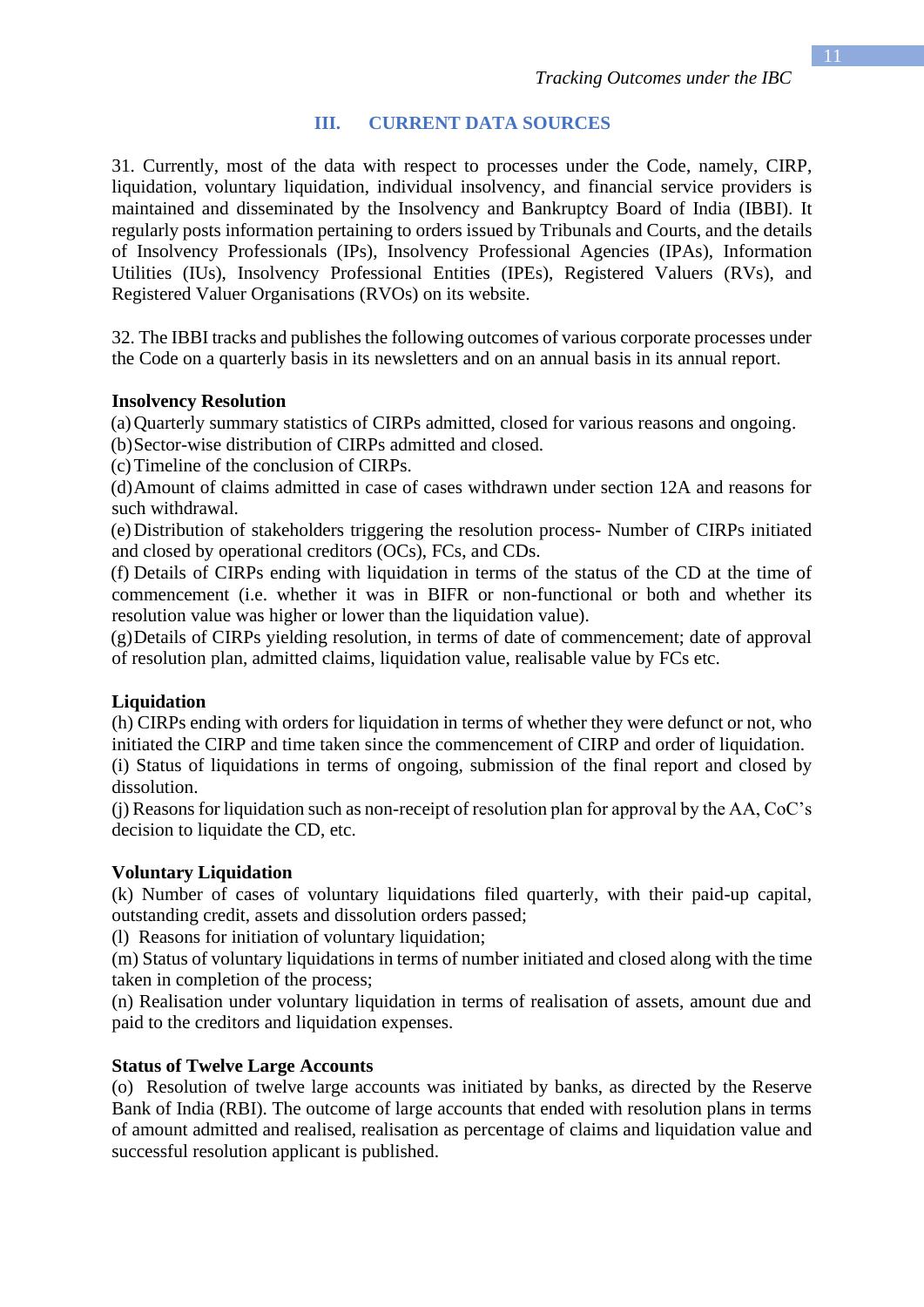#### **Individual Processes**

(p) Details of applications filed in terms of several applications, the debt amount, guarantee.

#### **Financial Service Providers**

(q) Details of cases admitted (as of end of March, 2021 only one case of the financial service provider was admitted)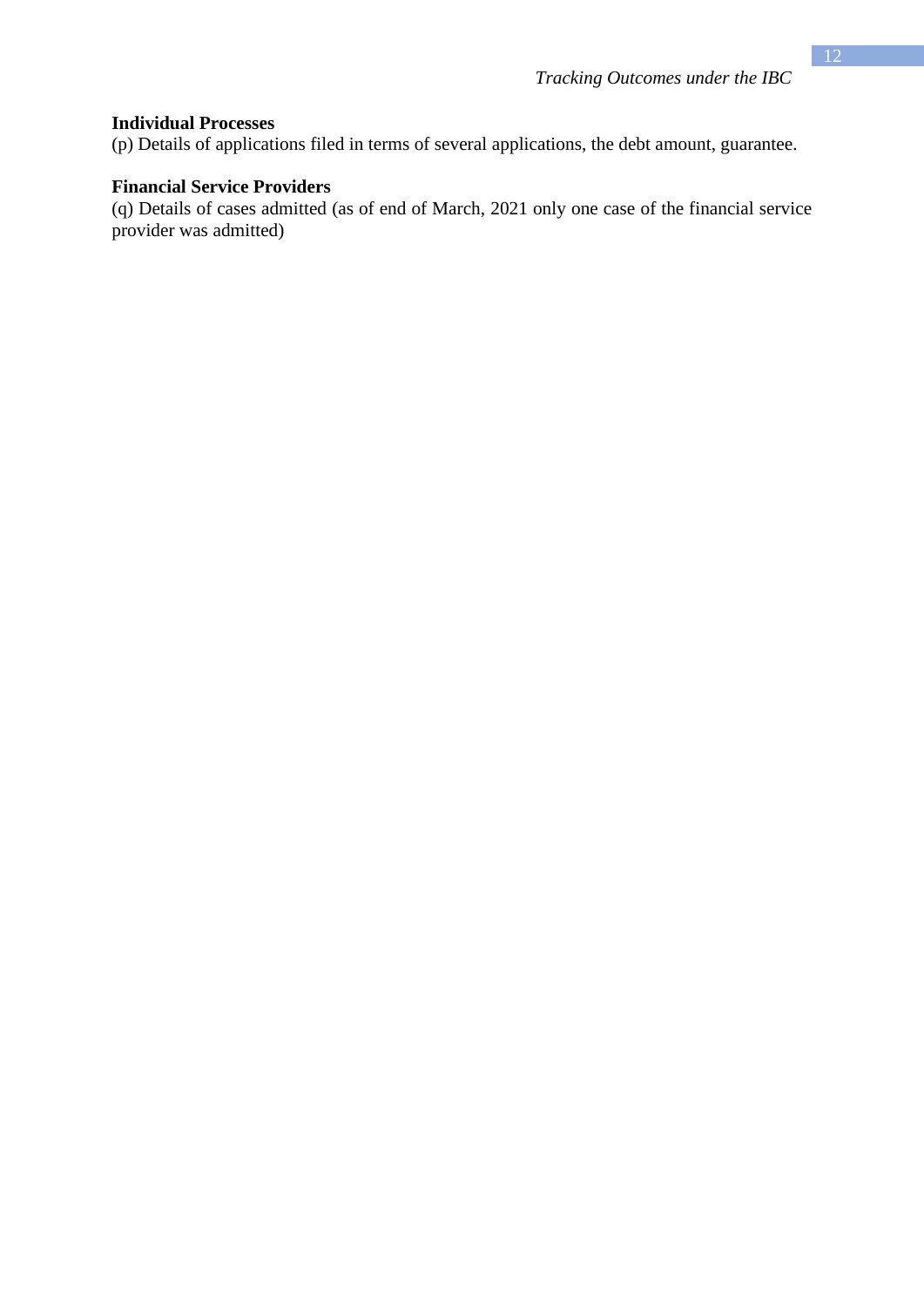#### **IV. WORKING PROCESS OF THE WORKING GROUP**

33. The IBBI constituted a WG in May, 2019 (composition of WG at **Annexure**) with the mandate to suggest a framework for tracking the outcomes of the Code *vis-à-vis* its objectives, including:

- (a) identification of quantitative and qualitative parameters;
- (b) institutional arrangement (s) for capturing the parameters;
- (c) manner of using the identified parameters.

34. The WG held its first and second meetings on  $24<sup>th</sup>$  July, 2019 and  $23<sup>rd</sup>$  August, 2019 respectively. The WG held discussions around the types of data or likely indicators/parameters/proxies; formal institutional arrangements for capturing the parameters and manner of using the identified parameters for each of the six foundational objectives of the Code, viz., resolution of stress; maximisation of value of assets; promoting entrepreneurship; enhancing the availability of credit; balancing of interests of all stakeholders and establishing an ecosystem, to serve as a framework for tracking outcomes of the processes under the Code. Discussions also revolved around how to capture the overall impact of the Code on employment and economic growth and behavioural changes the Code has brought about amongst the creditors and debtors.

#### 35. **Based on the discussions, the WG has identified the following six layers of outcomes of an insolvency and bankruptcy regime:**

(a) The growth, strength and efficiency of the **insolvency ecosystem** consisting of IPs, IPAs, IPEs, RVs, RVOs, IUs, AA, Appellate Tribunal, IBBI, Government, Courts, etc.;

(b) The strength, efficiency, and efficacy of the **processes**, namely, corporate insolvency resolution, corporate liquidation, voluntary liquidation, pre-packaged insolvency resolution, fresh start process, resolution of personal guarantors to corporate debtors, resolution of proprietorship and partnership firms, individual insolvency resolution, bankruptcy, etc.;

(c) The growth and efficiency of markets such as **markets** for interim finance, resolution plans, liquidation assets, insolvency services, along with cost efficiency, information efficiency, etc.;

(d) The impact **on businesses** in terms of cost of capital, capital structure, availability of credit, entrepreneurship, capacity utilisation, creative destruction, competition innovation, etc.;

(e) **Behavioural changes** amongst the debtors and creditors, trust of the creditors in debtors, meritocratic lending, non-observable impact, humanitarian considerations, proactive/ preventive impact of the Code, etc. and

(f) The **overall impact** on employment, income, and economic growth of the nation.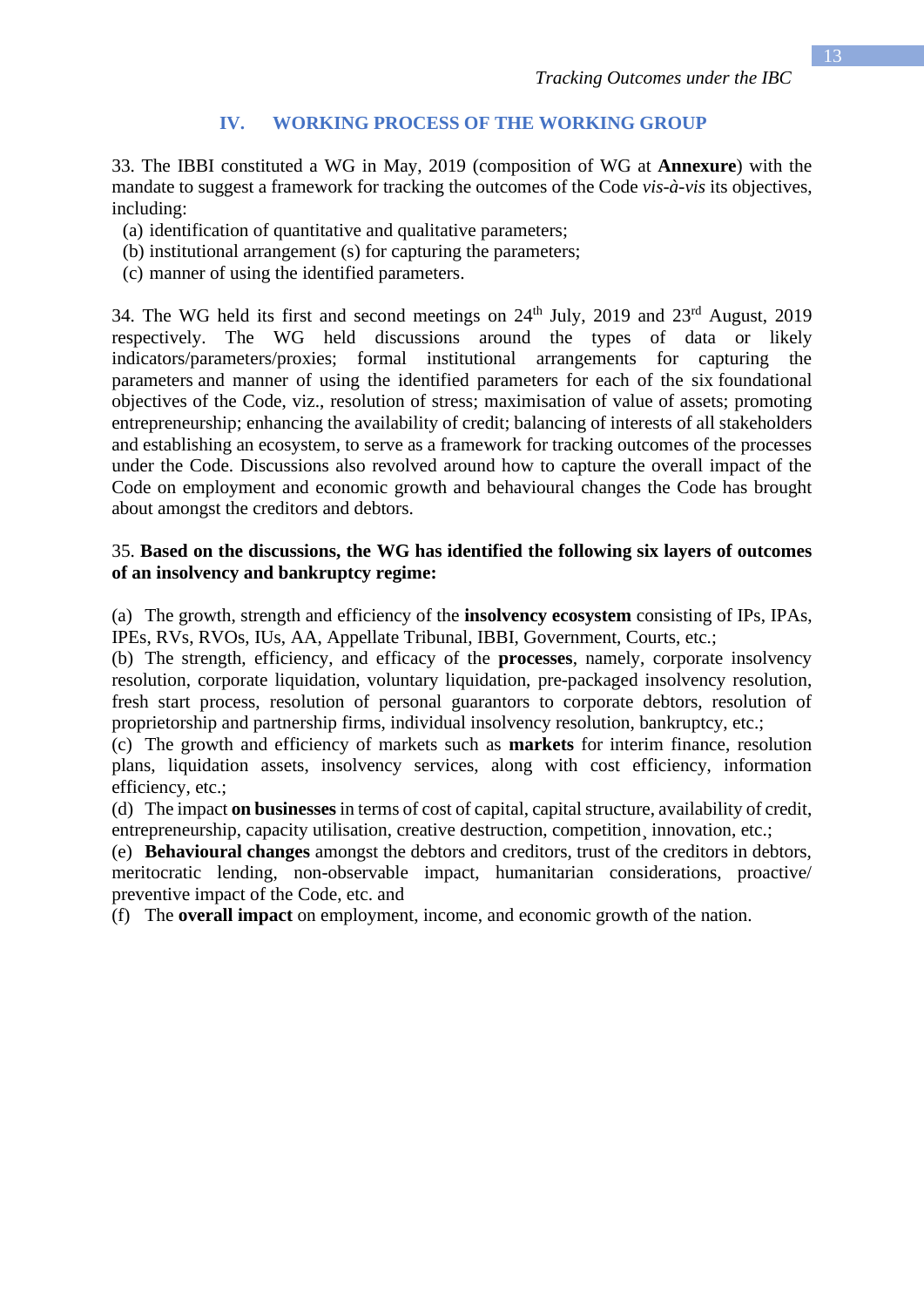# **V. SUGGESTED FRAMEWORK**

36. To begin with, a framework for measuring outcomes with respect to CIRP is proposed by the WG in light of the identified six layers of outcomes of the Code. The WG suggests the following framework for measuring outcomes of the Code**,** juxtaposing the objectives of the Code against **three Es<sup>9</sup>** of measuring outcomes of Code as follows:

(a) **Effectiveness:** This is the measure of the extent to which an insolvency system achieves its intended objectives.

(b) **Efficiency:** This is the measure of the extent to which the insolvency system achieves those objectives with the minimum use of resources. It measures the relationship between inputs and outputs. In effect, an efficient system would translate into a quick resolution of financial distress with maximum recovery and minimum costs. An efficient insolvency framework fosters liquidation of non-viable businesses, reallocation of assets to more productive uses and rehabilitation of viable businesses through debt restructuring. Analysis can be undertaken at different points in time - *ex-ante, interim* and *ex-post* efficiency.

**(c) Efficacy:** This is the measure of the extent to which there exists a connection or contribution of the insolvency system (sub-system) with the higher-level systems like the legal, economic, and financial systems. Efficacy would ensure securing the objective of protection and maximisation of the value of an insolvent for all the stakeholders and the economy in general.

## **EFFECTIVENESS**

#### 37. **Objective:** *Maximisation of the value of assets of CD undergoing a resolution process-*The effectiveness parameters proposed to measure this objective include, but are not limited to the following:

(a) Undertaking a time series analysis of the assets of the CD, pre- and post-CIRP.

(b) Market capitalisation of the CD viz., the value of the CD traded on the stock market, can be assessed pre and post-CIRP of the CD.

(c) Enterprise value of the CD, which is the market capitalisation of the company plus debt, both long term and short term, minus cash, and cash equivalents. The enterprise value of the CD, pre and post-CIRP can be compared to assess the value of the assets of the CD.

(d) Changes in debt-equity ratios (leverage) of the CD, pre- and post-CIRP process.

(e) Changes in the asset turnover ratio of the CD, pre- and post-CIRP to assess continuity of operations during CIRP.

(f) The capital structure of the resolved entity.

38. *Indicative Methodology* **-** The indicators mentioned above need to be observed and measured in a macro sense. This data can be acquired from RBI and Ministry of Statistics and Programme Implementation. The WG is of the view that it would be useful to begin by measuring the value of assets of the CD over time. It is possible to visualise a trend of the value of various indicators of assets of the CD over time; starting from when it was not a stressed asset, through its period of stress and the period post-resolution. The indicators may include the following:

(a) Net fixed assets and its break-up in terms of plant and machinery, land and buildings, transport equipment, furniture, fixtures, intangible assets, etc.

- (b) Net worth, net of revaluation reserves
- (c) Market capitalisation and enterprise value

<sup>9</sup> Drawn from the suggestions by IMF- refer footnote 7.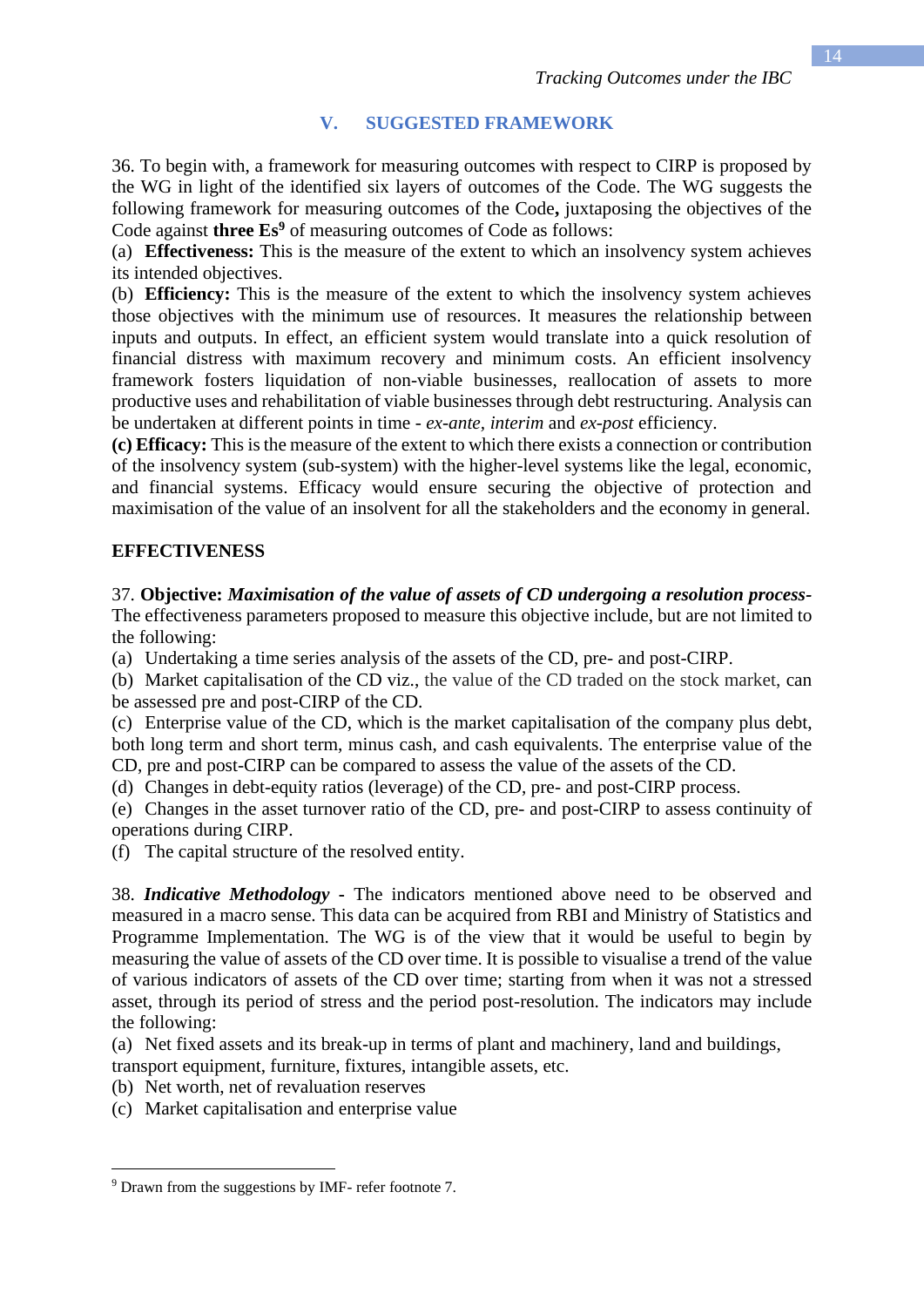39. Once a time series data of such indicators is available, it is possible to study the effect of various events and actions on the valuation. It is possible that such impact can be seen only with a lag but nevertheless, it would be useful to see the changes in the value of assets over time as this could facilitate the measurement of possible maximisation of value of assets of the CD. A time-series analysis can draw possible relationships with exogenous and endogenous factors that affect the value of assets of the CD

40. Data with respect to the value of assets of the CD can be obtained from the published audited financial statements of companies. Its compilation would need to be entrusted to skilled officers that can decipher the various entries under the changing accounting standards and disclosures such as Ind AS. Further, sophisticated statistical software and tools need to be employed for time series analysis. If the CD is a listed company, the enterprise value of the CD can be determined through a combination of the stock market and financial statements of the CD. Database of companies maintained by the Ministry of Corporate Affairs on the MCA21 platform is another useful resource.

41. **Objective:** *Reduction in financial stress of the CD-* One sure way to reduce corporate stress is for the company to not to have any outside financial obligations or, for banks to have enough collaterals and (implementable) guarantees so that there is no default risk. This would certainly not be an effective solution to CD stress. To be effective in reducing financial stress of the CD, IBC must ensure that

- (a) There is growth in investment;
- (b) There is rise in debt-equity ratios, in the aggregate;
- (c) Credit rationing decreases;
- (d) Cost of debt/capital reduces.

Effectiveness for the above parameters has to be measured essentially in a macro sense.

42. *Indicative Methodology*- The indicators mentioned above will need to be observed and measured in a macro sense. This data can be acquired from RBI, CMIE, Ministry of Statistics and Programme Implementation.

43. **Objective:** *Enhancing the availability of credit***-** The effectiveness parameters proposed to measure the objective are as follows:

(a) The effectiveness of the Code in increasing the overall availability of credit in the economy can be measured by tracking the varied parameters that banks employ to assess improvement in recoveries and the subsequent increase in the availability of funds. One such indicator is the measure of gross NPAs of banks and provisions maintained for NPAs. A decline in both figures would indicate an increase in the capacity of banks to lend.

(b) Tracking the number of upgradations in accounts maintained by banks and the value of recoveries made by them.

(c) Interest rates, or the terms and conditions for providing credit by creditors in general.

(d) Outcome of the Code in terms of its effect on the cost of capital: The decline in the cost of capital because of effective and time-bound recoveries under the Code is imperative to increase credit offtake in the economy.

44. *Indicative Methodology* **-** The indicators identified above to measure credit availability in the economy can be assessed through data published by banks and the RBI. Banks publish details of their stressed assets as well as recoveries and upgradation of accounts in their financial statements. These indicators can be tracked in the short and medium term to assess the change in the health of the financial position of banks and their ability to lend. Further, it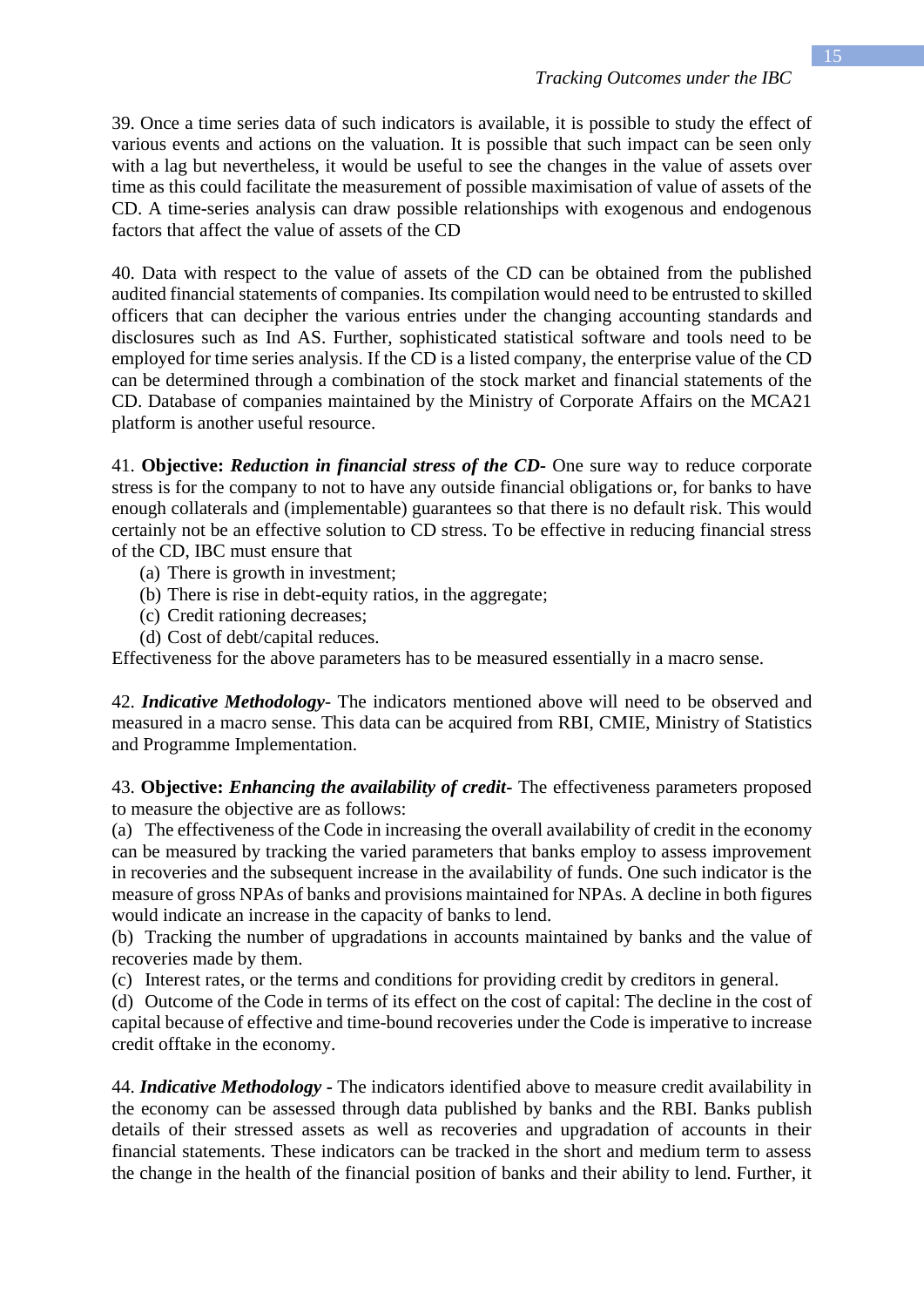is envisaged that the streamlined and effective process laid down under the Code for resolution of the insolvent CD is bound to affect the willingness of FCs and OCs to lend afresh to a CD after completion of CIRP. This willingness to lend afresh to a CD can be gauged by undertaking primary questionnaire-based surveys of FCs. Similarly, the terms of credit extended by the FCs can be analysed to see if they are favourable or burdensome, reflecting the confidence of creditors in the system of resolution or recovery under the Code.

45. **Objective:** *Balancing interest of all the stakeholders* **-** An effective insolvency and bankruptcy law is one that delicately balances the interests of all the stakeholders by imbibing the principles of fairness and equity in its design and implementation. A general understanding of these principles in the context of an insolvency and bankruptcy regime implies that all creditors get a minimum fair share from the resolution or liquidation of the CD. While it is fairly subjective to determine what constitutes being fair and equitable, a proxy indicator to measure it could ideally include the identity of all creditors and their nature (financial, operational, etc.), amount claimed, terms of credit and priority ranking in the claim. Another working formulation to measure fairness could be a comparison between the distribution of what is finally awarded amongst the various creditors and the weighted distribution of the total original claims. The effectiveness parameters proposed to measure the objective are as follows: (a) Priority ranking of claims between classes of creditors and within a given class can be studied to evaluate fairness in the treatment of different types of creditors in the proposed resolution plan approved by the CoC.

(b) A study of the distribution of proceeds of liquidation of the CD among creditors and the weighted distribution of the total original claims can be a proxy to measure equity.

46. *Indicative Methodology/Sources* **-** Detailed information with respect to admitted claims of creditors and the amount realised by all creditors from resolution or liquidation of the CD can be gathered from IPs handling various CIRP assignments.

#### **EFFICIENCY**

47. **Objective:** *Maximization of the value of assets***.** Under this head, the aim is to answer if the IBC is the least cost method of achieving efficacy and effectiveness. To address efficiency, it is important to emphasize the role played by the IBC. Essentially, it is a dispute resolution mechanism because a CD is in distress when it cannot satisfy all its non-equity financial claims that have become due. Ideally, if there was no asymmetry of information among claimants and the corporate entity, and claims were reorganized in IBC under well-defined principles, unsatisfied claimants will know, before going to IBC, how much they will be able to recover. In this situation, it would be beneficial to all parties to avoid the transaction costs of going through IBC.

48. The efficiency parameters proposed to measure the objective are categorised as follows:

(a) From the above discussion, it is seen that one obvious measure of efficiency is the proportion of outstanding loans that are restructured before the CD defaults on any obligatory payment. Since informational asymmetry is a given, and different claimants have different, and non-verifiable, subjective probabilities of future outcomes, the procedural cost of IBC cannot ever be fully avoided. However, a more efficient institution will have more entities finding it in their interest to avoid the IBC.

(b) **Realization** – One of the primary considerations for any stakeholder to initiate CIRP is the amount of realization that can accrue to it upon completion of the process. One measure of realization is calculating realization by FCs and OCs as a percentage of their claims in a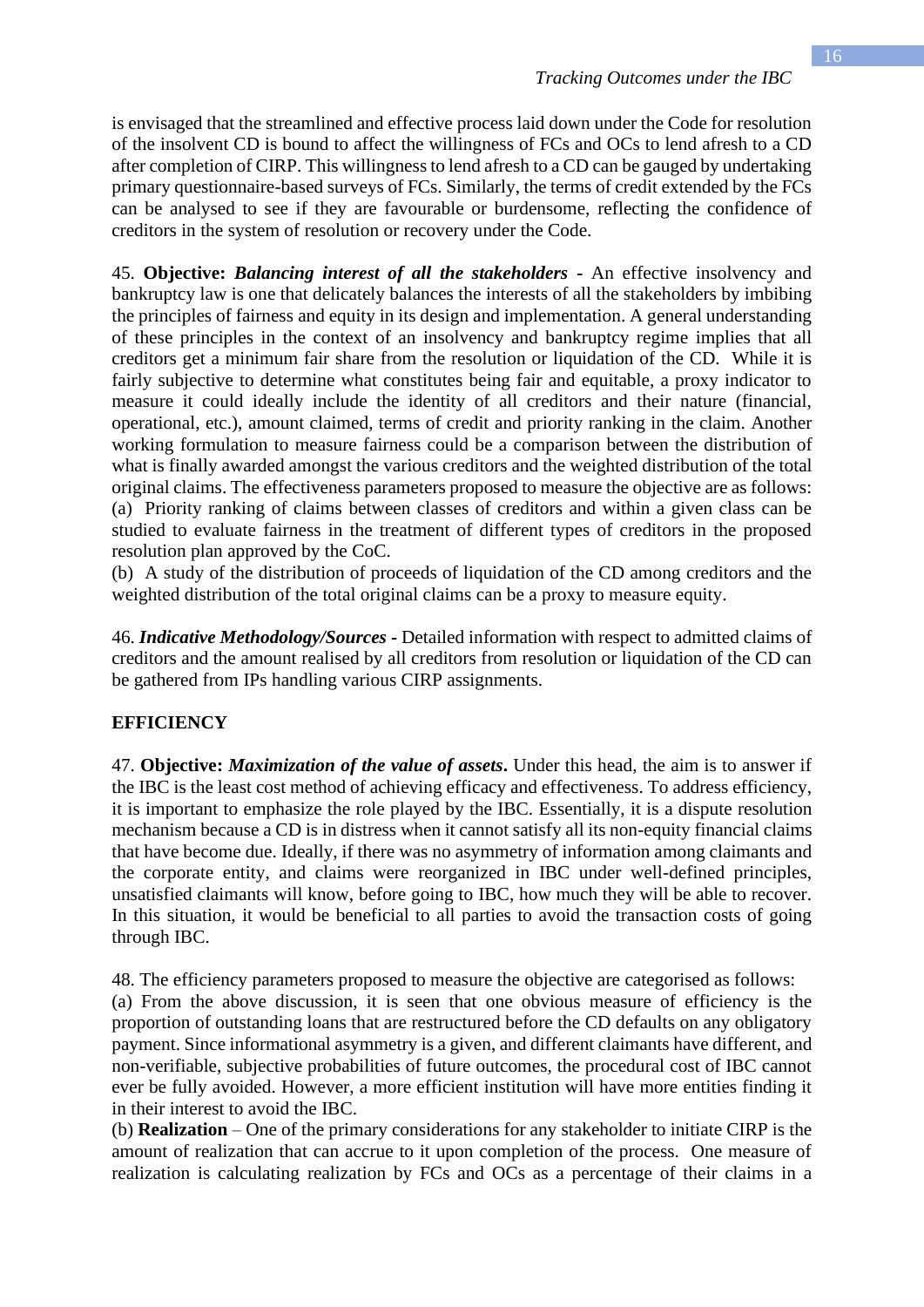particular CIRP that has yielded resolution and comparing it with realization as a percentage of liquidation value in respect of the CD. Further, the realization by FCs and OCs can be compared with the realization rates under the erstwhile insolvency and bankruptcy regime in the country and in other jurisdictions.

(c) **Time** - Time is the essence of the Code and speedy resolution of the insolvent CD is essential to preserve asset value. To measure the efficiency of the Code with respect to the time-bound resolution of the CD, the total time taken from the date of admission of application for initiation of CIRP to the date of approval of resolution plan or liquidation of the CD by the AA, can be calculated. Another dimension of time-efficiency is the efficiency of the AA in terms of time taken to admit and dispose of an application. One important aspect of the timebound resolution is the relationship between timely initiation of CIRP and the amount of haircut taken by the creditors upon completion of CIRP.

(d) **Cost** – The total cost involved in the CIRP of a CD can either encourage or discourage stakeholders from initiating the process. An efficient insolvency and bankruptcy regime entails minimum cost and is thus the preferred mode of seeking redressal. Quantitative data on cost indicators (in line with international best practices) such as court/bankruptcy authority fees; fees of the resolution professional; and asset storage and preservation costs etc. can be ascertained to calculate the total cost involved in the completion of CIRP.

49. *Indicative Methodology/Sources* - Data with respect to recovery rates and time is maintained by IBBI. Detailed information related to the cost involved in CIRP is available with IBBI as reported by IPs.

## **EFFICACY**

50. **Objective:** *Trends in CDs in stress-* The objective of IBC is to bring about resolution of stress in corporate debtors. In other words, the IBC is efficacious if it brings down the number of CDs in stress and the amount of such stress. Since projects are risky, corporate debt must be risky and, therefore, zero default risk loan is simply not desirable or, often, not feasible. This parameter of reduction in CD's stress can be measured in the following ways:

(a) Number of CDs, with the amount of assets involved, entering bankruptcy proceedings per month.

- (b) Proportion of disputed amount recovered.
- (c) Time taken for final resolution.

Benchmarking the status of (a)-(d) post IBC as against those that existed prior to IBC can then capture its efficacy.

51. *Indicative Methodology -* IBBI maintains detailed CD wise data as well as aggregate data which can be used to measure the above parameters.

52. **Objective:** *Promoting Entrepreneurship* - The IBC aims to rescue resources of failed enterprises and it also helps rescue entrepreneurs to rediscover entrepreneurship. The WG has the following suggestions in this regard:

(a) A monitoring mechanism may be set up that tracks the actions of entrepreneurs whose companies had to go through an insolvency resolution process. It would be very useful to trace the business future of such entrepreneurs. Did they set about creating new enterprises or did they decide to retire or were they perpetually mired in endless litigation? Did they switch industries or jurisdictions? Over time, it could be possible to study if they became more successful entrepreneurs or did they fail again or repeatedly.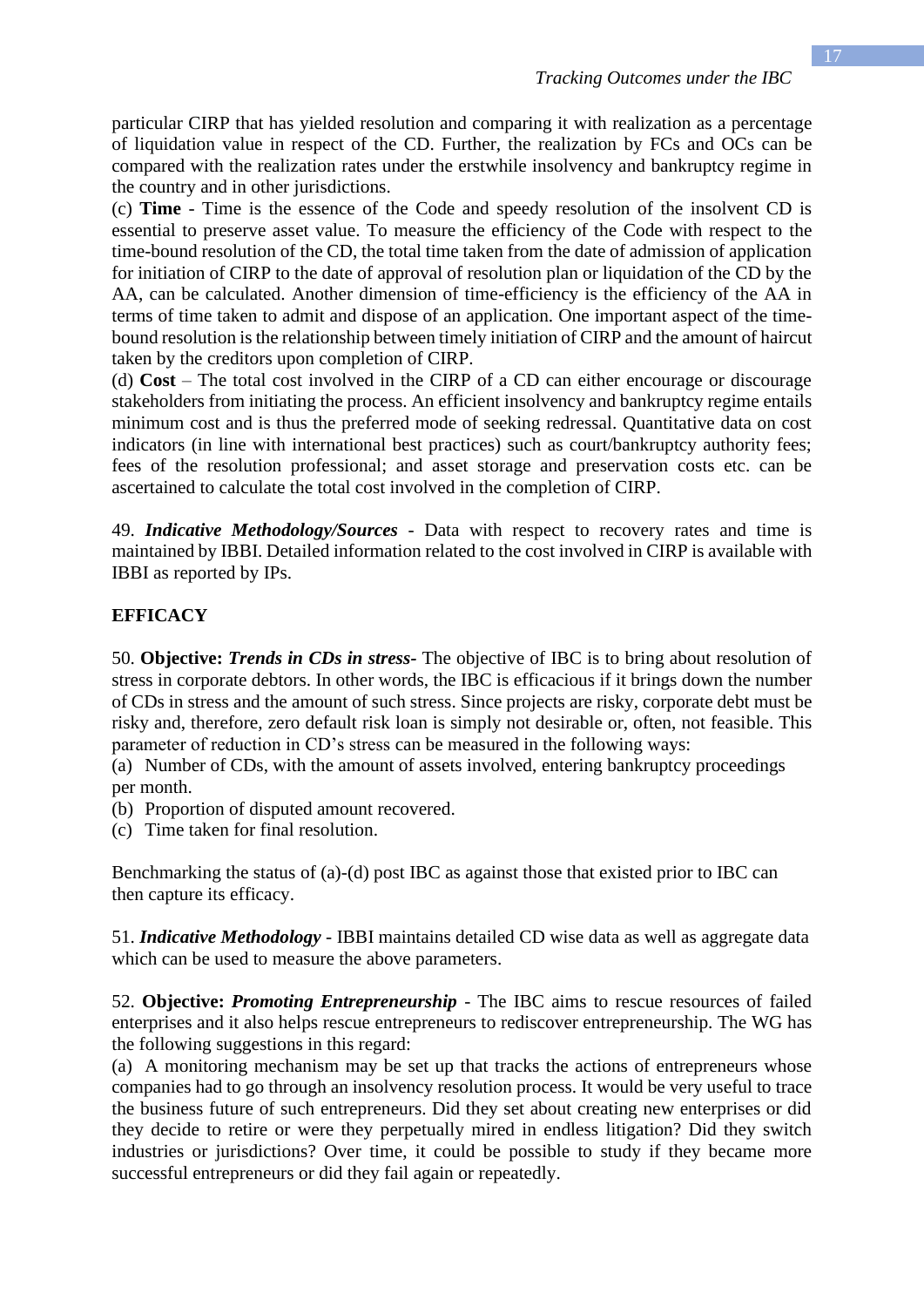(b) Tracking the new business endeavours of these entrepreneurs is one way of measuring the promotion of entrepreneurship. Another, and more direct way would be to conduct periodic direct surveys of these entrepreneurs. This could give different insights into the mental makeup and thinking of these entrepreneurs.

(c) A third dimension would be the perspective of the creditors. Do creditors demand a premium on the credit extended to entrepreneurs who had gone through an insolvency resolution process. It is also possible to examine this aspect by studying the behaviour of creditors towards group companies of such entrepreneurs.

53. *Indicative Methodology/Sources* **-** There are two sets of indicators to measure growth in entrepreneurship. The first set of indicators are directly correlated with the outcomes under the Code and the second set of indicators are partly correlated because of the consequence of the processes under the Code or affected by the Code. Mapping the growth in the number of 'second-time' entrepreneurs, viz., entrepreneurs or promoters whose businesses have completed CIRP under the Code and have successfully started new ventures post CIRP belongs to the first set of indicators. An upward trend in this indicator reflects the freedom to exit and ease of doing business envisaged under the Code. Mapping the growth trend in 'start-up' activity in the country, especially growth in MSMEs belongs to the second category of indicators.

54. To measure the above identified indicators, researchers can source secondary data from the Ministry of Commerce and Industry or employ a survey-based method for the collection of primary data regarding entrepreneurs' decision to retire or being involved in litigation or switching industries or jurisdictions. Further, over the short and medium-term a study can be undertaken to assess whether these 'second-time' entrepreneurs became successful entrepreneurs or not.

55. **Objective:** *Expanding channels of credit -* The quality of insolvency and bankruptcy laws of a country have a bearing on the financial systems of a country. Where credit institutions and entrepreneurs can anticipate the outcome of an insolvency proceeding, more banks will be willing to lend, and more entrepreneurs will be willing to take on the risk and challenge of starting a new business. Interest rates, or the terms of providing credit by creditors in general, are a function of several factors. Isolating the impact of the Code would require research, possibly based on detailed data from banks and their experience with the processes under the Code. The efficacy parameters proposed to measure the objective are as follows:

(a) Development of the market for interim finance.

(b) Credit supply to and investment ratios in stressed sectors like real estate, construction, metals, etc.

(c) Change in cost of capital, particularly for stressed sectors.

56. *Indicative Methodology/Sources* **-** Information from IPs may be sought for earlier and ongoing cases with respect to interim finance. Data can be sourced from CMIE and RBI databases to ascertain credit supply and investment ratios in stressed sectors and changes in the cost of capital.

57. **Objective:** *Impact on the Financial and Economic Ecosystem***-** The efficacy parameters proposed to measure the objective are as follows:

(a)Changes in the size of the corporate bond market in the country.

(b)Change in Credit to GDP ratio.

(c)Change in unemployment rates.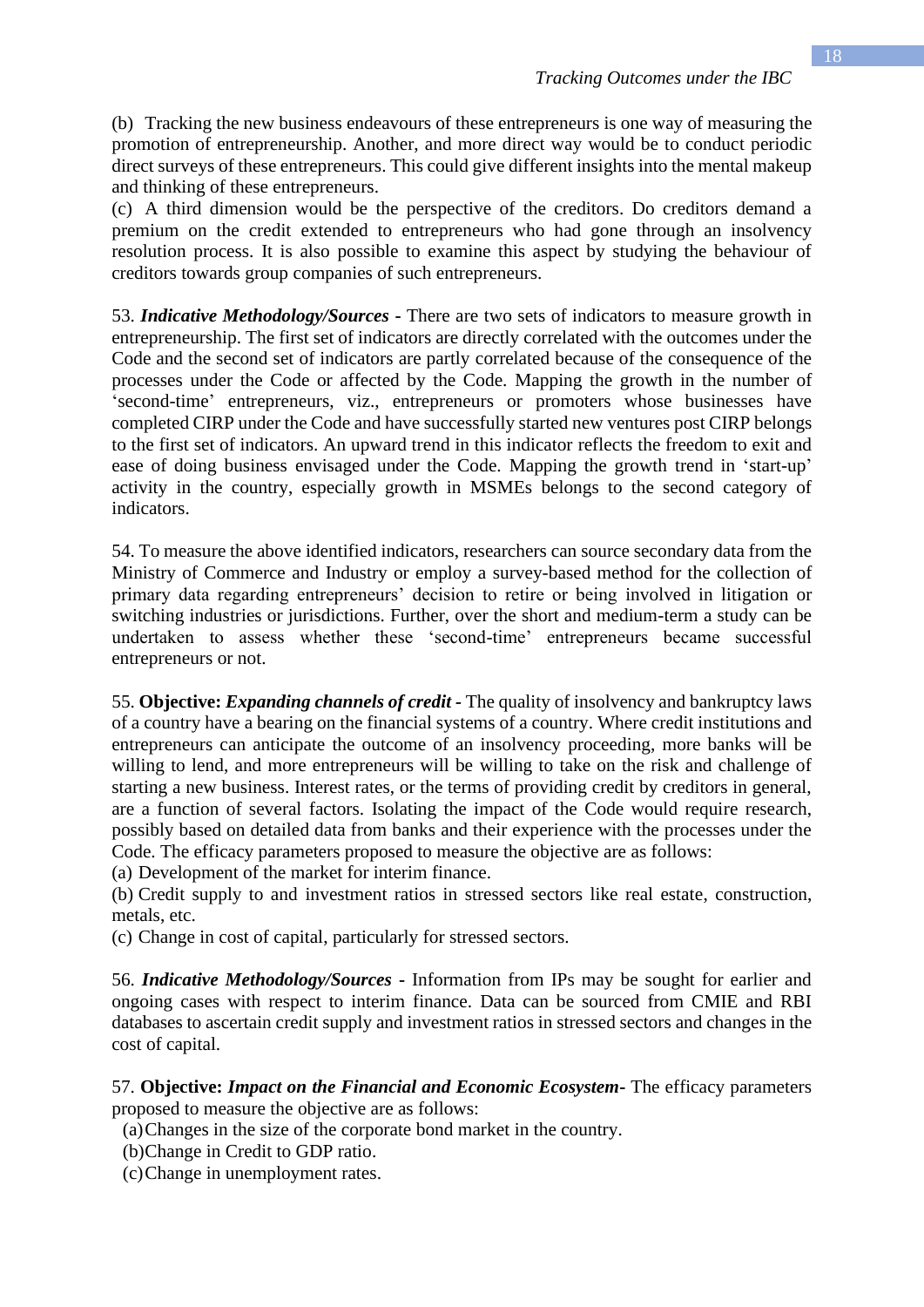58. *Indicative Methodology/Sources* **-** The above indicator on the size of the corporate bond market can be tracked by gathering corporate bond market data from stock exchanges and RBI. Data published by the RBI and government statistics are also useful sources to track changes in macro-economic indicators.

59. **Objective:** *Rescuing Employment and Income* **-** A simple approach to measure employment and income is to treat these like assets. The stakeholders that are affected first, upon initiation of CIRP, are the workmen and employees of the CD. While the waterfall mechanism under the Code prioritizes the dues of workmen and employees of the CD, thereby protecting their income to a certain degree, the future prospects of employment and income of these stakeholders need to be ascertained. To measure this, it is possible to track the well-being of all employees of affected companies beyond the conclusion of the CIRP by studying the following indicators:

(a)Employment saved by the rescue of viable CD through the insolvency resolution process.

(b)Track the well-being of all employees of affected companies beyond the conclusion of CIRP. Well-being implies whether employees retained their pre-CIRP commencement pay structures, post-retirement benefits, health insurance cover, etc.

(c)Delays (number of days) in the release of dues to employees or workmen of the CD, pre and post-resolution.

(d)There were detailed discussions on whether IBC had raised the risk-premium, and whether IBC had adequately empowered the small and medium sector enterprises to trigger CIRP, whose sources of debt are from money lenders and informal sources. This would be an important outcome to track.

60. *Indicative Methodology/Sources* **-** Data with respect to employment and income of workmen and employees of the CD can be obtained from IPs and IBBI. Further, questionnairebased surveys of the affected employees can be undertaken to ascertain inconvenience, if any, caused by the initiation of CIRP against the CD and its effect on the financial and mental wellbeing of the employees.

61. **Objective:** *Behavioral changes in stakeholders -* One of the most important outcomes of the IBC is the behavioral change it is bringing about amongst the lenders and borrowers. For example, because of the fear of the inevitable consequences of IBC processes, there is considerable evidence that debtors are avoiding defaults. Many applications for initiation of CIRP are being withdrawn before admission, and at times, after admission, as the debtors pay up due to the fear of losing control of their companies. The behavioral changes among creditors are noticeable. There is a need to notice behavioral changes also in the intermediaries in the insolvency ecosystem in terms of whether 'rent seeking' is decreasing. There were detailed discussions in the WG, whether IBC is raising the risk-premium, as an outcome of the new regime. The following were suggested as questions, answers to which will help in identifying the behavioral changes amongst the stakeholders:

(a) Do creditors demand a premium on the credit extended to entrepreneurs who had gone through an insolvency resolution process?

- (b) Do creditors trust the debtors?
- (c) Do creditors indulge in meritocratic lending?
- (d) Does the incentive structure of law proactively prevent insolvencies and bankruptcies?
- (e) Do debtors avoid invocation of CIRP under IBC due to fear of losing control on business?
- (f) Does IBC provide freedom to exit and voluntary liquidation?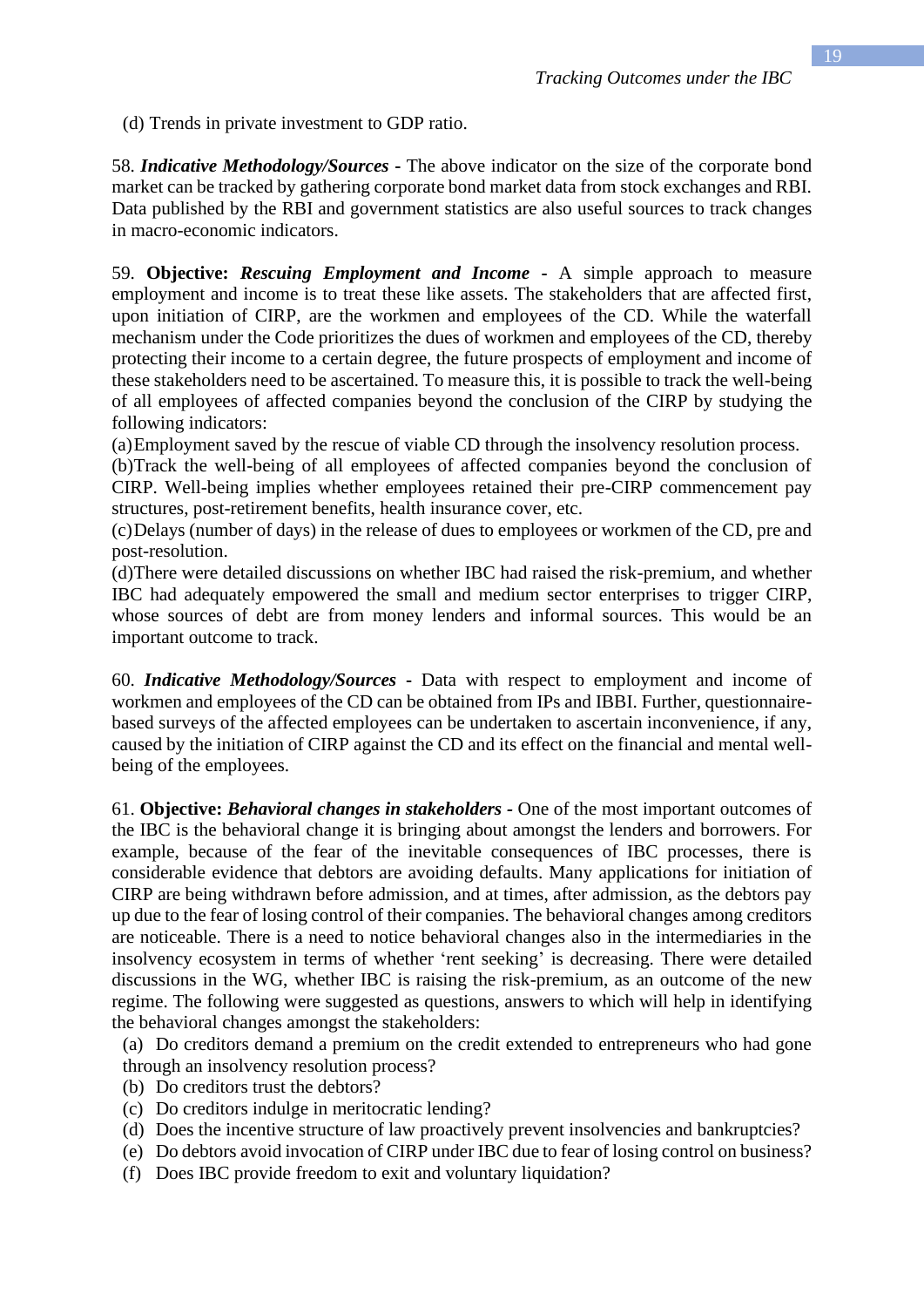#### 62. *Indicative Methodology/Sources***-**

- (a) Survey based collection of information on the above parameters.
- (b) Available data on withdrawal of CIRP under section 12A.
- (c) Available data on voluntary liquidation.

(d) Generation of awareness about the provisions of the Code, to be determined by the number of workshops and awareness programmes conducted by the regulator and the number of participants in such workshops/programmes.

(e) Analysis of the landmark judgments of the AA and Supreme Court under the Code may be conducted. The cases may be categorised based on the issues already addressed by the said judgments. The analysis of the judgments will be helpful in measuring the intended and unintended objectives of the Code.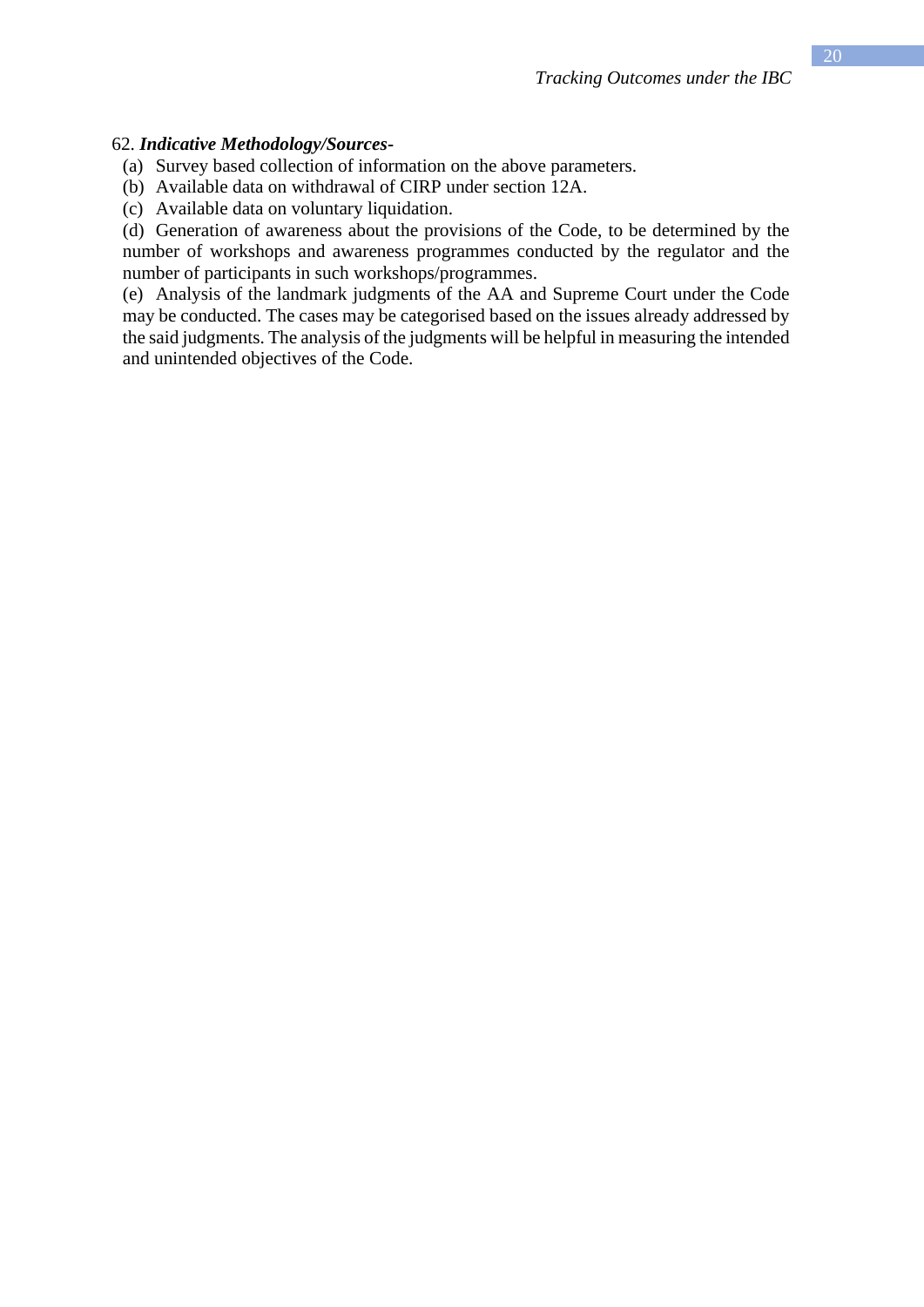## **VI. SUMMARISING**

63. The consolidated framework suggested by the WG includes:

(a) identification of quantitative and qualitative parameters;

(b) institutional arrangement (s) for capturing the parameters;

(c) manner of using the identified parameters as per the mandate given to the WG.

64. The Table below summarizes the layers of outcomes and possible indicators for tracking them as recommended by the WG. The suggested framework for capturing outcomes of IBC by the WG is for the markets and the stakeholders to use and develop further.

| <b>Layers of</b> | <b>Objectives</b>            |                          | <b>Indicators</b>                         |
|------------------|------------------------------|--------------------------|-------------------------------------------|
| <b>Outcome</b>   |                              |                          |                                           |
| Strength of      | To aid the processes in      | $\overline{a}$           | Strength of each of the elements of the   |
| insolvency       | pursuit of objectives of the |                          | ecosystem                                 |
| ecosystem        | Code                         |                          | Performance of each of these elements     |
| Strength of      | To aid stakeholders to       | $\overline{a}$           | Use of the processes under the Code by    |
| insolvency       | pursue the objectives of the |                          | creditors and debtors as compared to      |
| processes        | Code                         |                          | other available options                   |
|                  |                              | -                        | Efficiency of the processes in terms of   |
|                  |                              |                          | cost-time-recovery framework              |
| Strength of      | To aid the insolvency        | $\overline{\phantom{0}}$ | Availability of interim finance           |
| insolvency       | processes to arrive at       | $\overline{a}$           | Availability of competitive resolution    |
| markets          | competitive market           |                          | plans                                     |
|                  | outcomes                     |                          | Cost and information efficiency of the    |
|                  |                              |                          | markets                                   |
| Impact on        | Enhance availability of      | $\overline{a}$           | Impact on cost of capital                 |
| businesses       | credit, promote              |                          | Change in the capital structure of        |
|                  | entrepreneurship, drive      |                          | companies                                 |
|                  | competition and innovation   | $\qquad \qquad -$        | Impact on availability of credit          |
|                  |                              | $\overline{a}$           | Entrepreneurship culture in the economy   |
| Behavioural      | Desired behaviour through    | $\overline{\phantom{0}}$ | Proactive / preventive resolutions        |
| changes          | incentives and               | -                        | Resolutions in the shadow of or on        |
|                  | disincentives                |                          | account of the Code                       |
|                  |                              |                          | Settlements during the resolution process |
|                  |                              | -                        | Meritocratic lending / cleaner lending    |
| Overall impact   | Improvement in corporate     | $\overline{\phantom{0}}$ | Employment saved because of resolution    |
|                  | governance, resource         |                          | of distressed companies                   |
|                  | allocation, and economic     | $\overline{a}$           | Amount of recoveries by creditors being   |
|                  | growth                       |                          | ploughed back into the credit cycle       |
|                  |                              | -                        | Capacity utilisation and resource         |
|                  |                              |                          | allocation                                |
|                  |                              |                          | Impact on the economic growth of the      |
|                  |                              |                          | country                                   |

65. The WG would like to emphasise the following considerations to meet its mandate:

(a) **National Dashboard for Insolvency Data:** Reliable real-time data is essential to assess the performance of the insolvency process. IBBI has made commendable efforts in publishing quarterly data on the insolvency resolution process in detail. This includes data on insolvency filings, recovery amount and duration of the insolvency process across CDs for all creditors.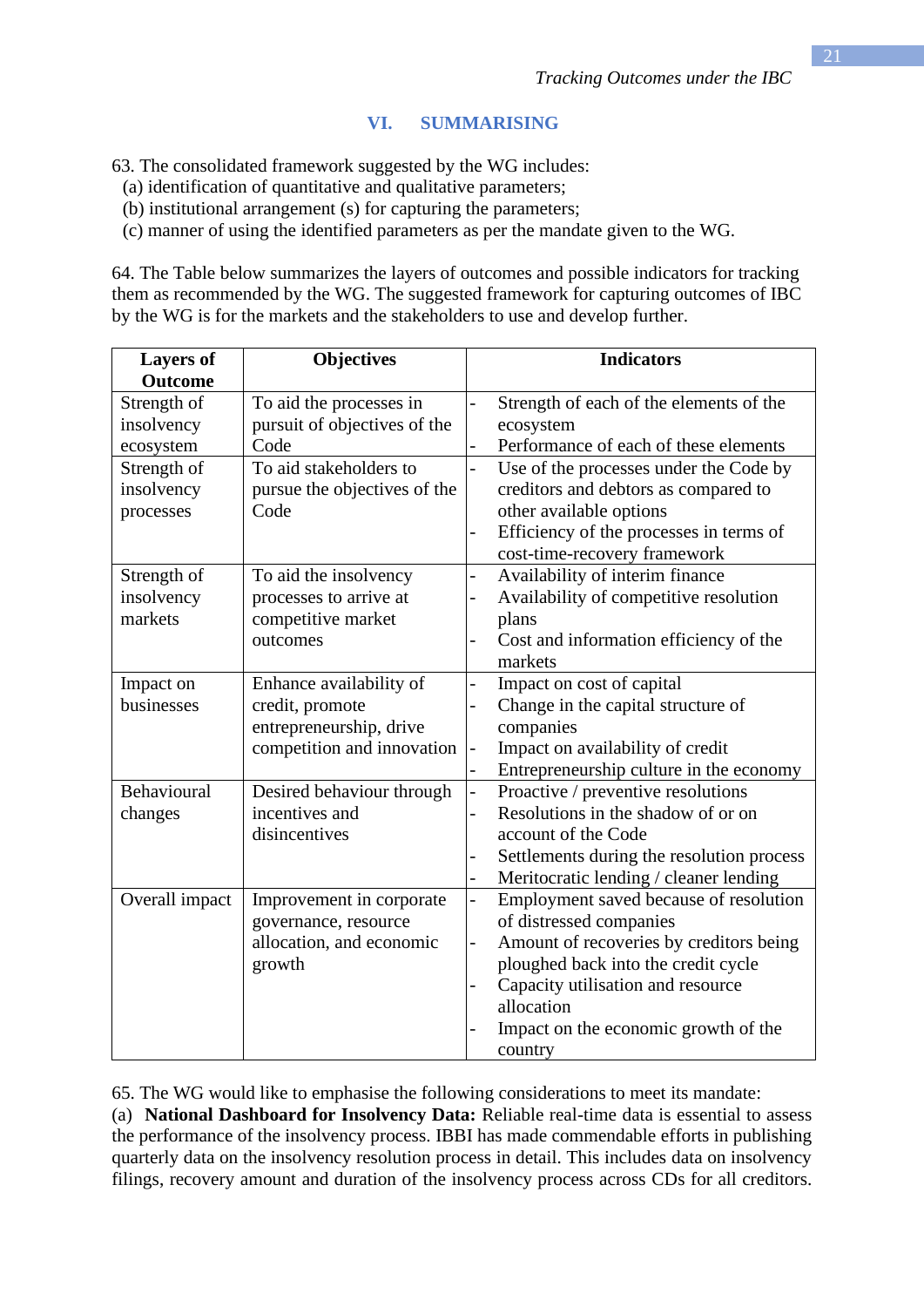In terms of the next step, IBBI can also consider including quantitative data on cost indicators such as court/bankruptcy authority fees, RP's fees, asset storage and preservation costs etc in its quarterly updates in line with international best practices. Apart from these, gathering the exact cost of the insolvency procedure is challenging given fragmented sources. The WG recommends a survey-based method to estimate costs, like the World Bank's Ease of Doing Business' approach, based on responses from IPs for the time being.

(b) **Time, Cost and Recovery:** Data on time, cost and recovery rates will allow a reliable evaluation of the insolvency process with respect to parameters of 'Effectiveness' and 'Efficiency'.

(c) **Macro-Economic Indicators:** Apart from specific insolvency indicators as reported by the IBBI, it is also important to track the performance of related economic indicators to assess the performance of the insolvency process with respect to other objectives such as 'promoting entrepreneurship' or 'enhancing credit availability'. Such an assessment would measure the performance of the system with respect to the 'Efficacy' parameter. The WG recommends a range of indicators such as the number of new companies registered, credit supply to stressed sectors like real estate, construction, metals etc, change in the cost of capital (particularly for stressed sectors), the status of non-performing loans, employment trends, size of the corporate bond market and investment ratio for the related sectors.

(d) **Non- Quantifiable Outcomes**: The WG emphasises that it is imperative to measure and track both quantifiable and non-quantifiable outcomes of the Code. Non-quantifiable outcomes such as behavioural changes in the debtors and creditors, ushered in by the Code need to be corroborated by research and quantifiable proxy indicators. As the Code matures, other behavioural changes are likely to emerge, and it is desirable to acknowledge the interface between behavioural science and economic legislations.

(e) **Data Challenges:** The WG acknowledges that there are multiple challenges in data collation for the methodology indicated since these data banks are compiled by various sources. Cross-validation of data sourced from multiple data banks is a challenge in making credible assessments. In view of this, the WG recommends the design of a national dashboard of insolvency data by using the existing data sources to the extent possible along with specific insolvency indicators which the IBBI reports on a quarterly basis.

\*\*\*\*\*\*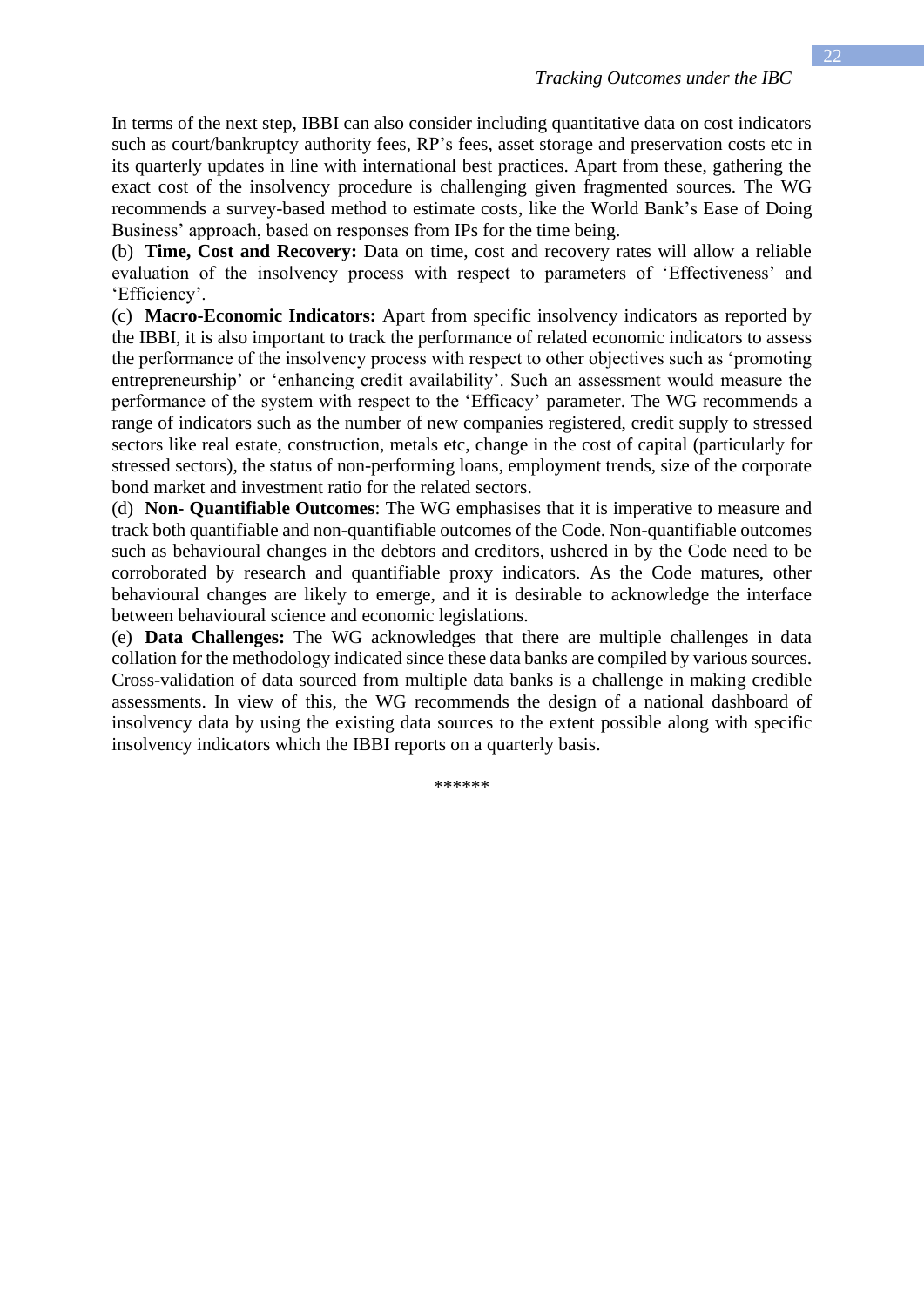# **VII. ANNEXURE**

| Composition of Working Group on Tracking Outcomes under the Insolvency and |  |  |  |  |  |
|----------------------------------------------------------------------------|--|--|--|--|--|
| <b>Bankruptcy Code, 2016</b>                                               |  |  |  |  |  |

| SI.            | <b>Name and Position</b>                             | <b>Position in the</b>  |  |  |
|----------------|------------------------------------------------------|-------------------------|--|--|
| No.            |                                                      | <b>Working Group</b>    |  |  |
|                | Mr. G. N. Bajpai, Former Chairman, SEBI              | Chairperson             |  |  |
| 2              | Mr. Mahesh Vyas, Managing Director and CEO, CMIE     | Member                  |  |  |
| 3              | Dr. Subhashish Gangopadhyay, Research Director, IDF  | Member                  |  |  |
| $\overline{4}$ | Dr. Dipankar Gupta, Former Professor, JNU            | Member                  |  |  |
| 5              | Dr. Ajit Ranade, Chief Economist, Aditya Birla Group | Member                  |  |  |
| 6              | Ms. Roopa Purushothaman, Chief Economist, Tata Group | Member                  |  |  |
|                | Dr. Anuradha Guru, Executive Director, IBBI          | <b>Member Secretary</b> |  |  |